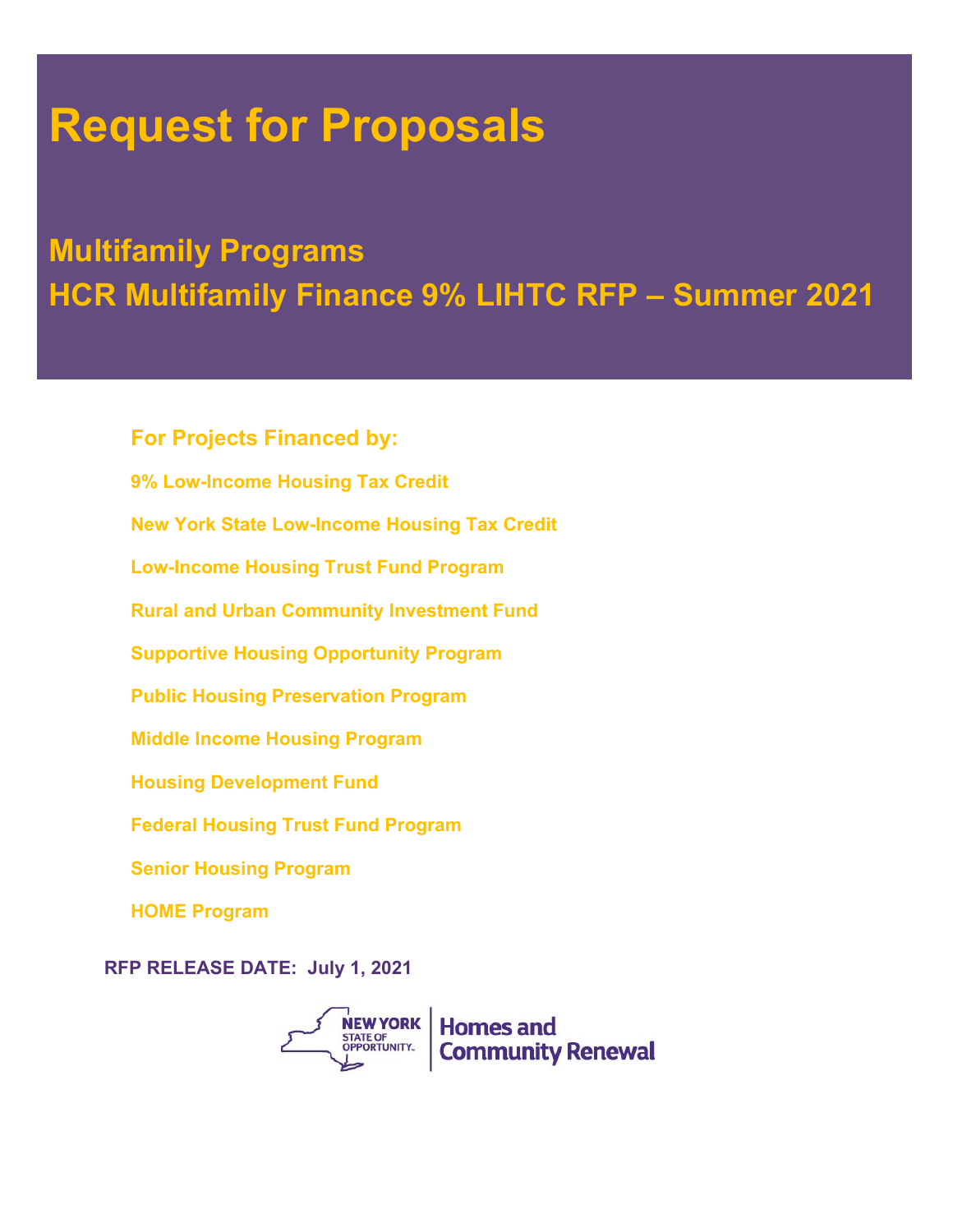#### **TABLE OF CONTENTS**

| $\mathsf{l}$ . |                                                                      |  |
|----------------|----------------------------------------------------------------------|--|
|                |                                                                      |  |
|                |                                                                      |  |
| II.            |                                                                      |  |
|                |                                                                      |  |
|                |                                                                      |  |
|                |                                                                      |  |
|                |                                                                      |  |
| III.           |                                                                      |  |
|                |                                                                      |  |
|                |                                                                      |  |
|                |                                                                      |  |
|                |                                                                      |  |
|                |                                                                      |  |
|                |                                                                      |  |
|                |                                                                      |  |
| IV.            |                                                                      |  |
|                |                                                                      |  |
|                |                                                                      |  |
|                | C. Equal Employment Opportunity/Minority and Women Owned Business 14 |  |
|                |                                                                      |  |
|                |                                                                      |  |
|                |                                                                      |  |
|                |                                                                      |  |
|                |                                                                      |  |
|                |                                                                      |  |
|                |                                                                      |  |
|                |                                                                      |  |
|                |                                                                      |  |
|                |                                                                      |  |
|                |                                                                      |  |
|                |                                                                      |  |
|                |                                                                      |  |
|                |                                                                      |  |
|                |                                                                      |  |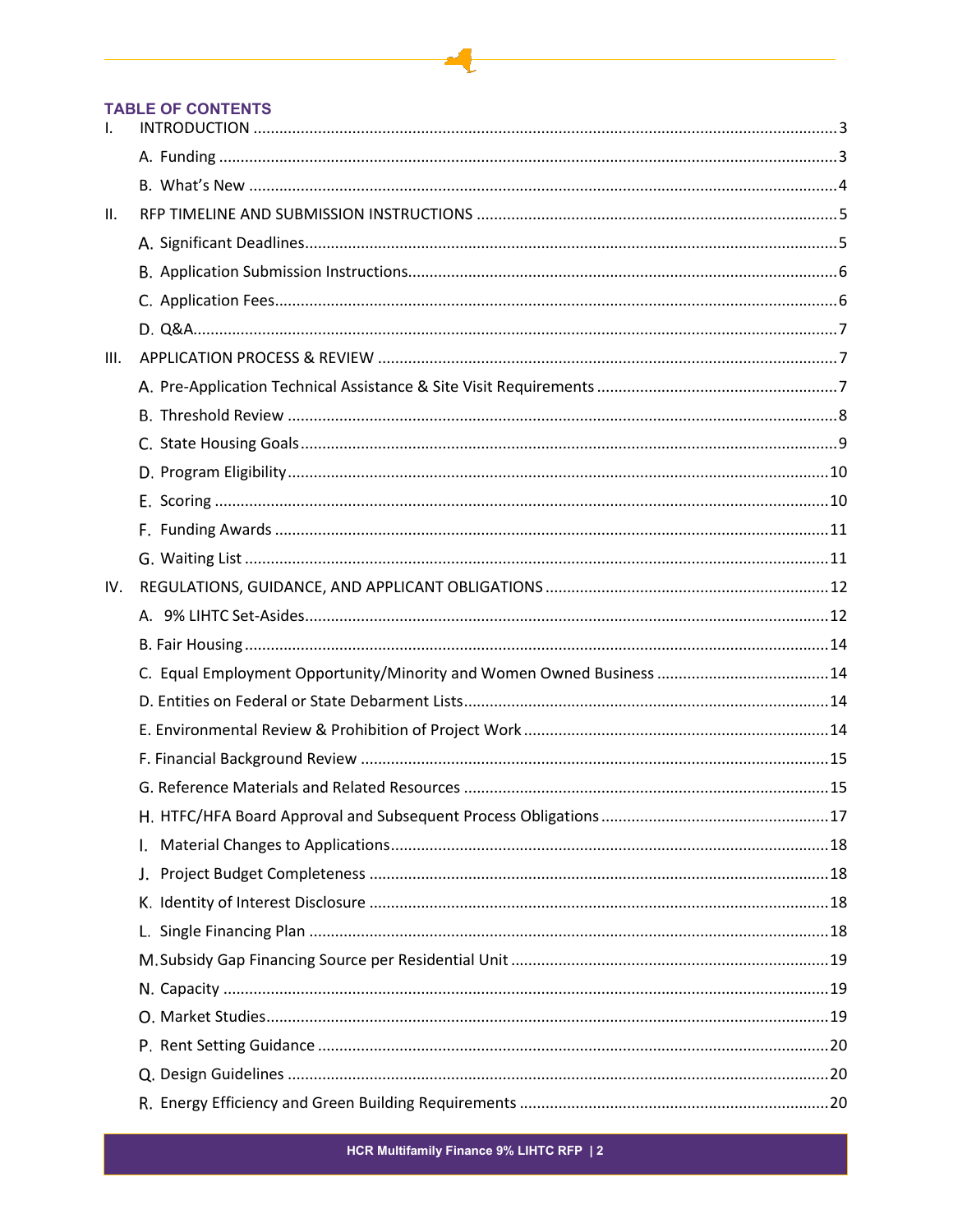# <span id="page-2-0"></span>**I. INTRODUCTION**

# <span id="page-2-1"></span>**A. Funding**

The funding made available through this Request for Proposals (RFP) and through other NYS Homes and Community Renewal (HCR) funding opportunities are a critical component of Governor Cuomo's landmark \$20 billion, five-year plan to combat homelessness and advance the construction and preservation of affordable housing in New York State. Made possible by the release of \$2.5 billion in funding delivered in the Fiscal Year 2018-19 Budget, the plan will create and preserve more than 100,000 units of affordable housing over five years.

To advance the plan, HCR seeks proposals for the preservation and creation of highquality affordable housing throughout the State by investing certain resources of the agency identified herein. HCR invites eligible applicants to apply for these housing resources through this HCR Multifamily Finance 9% LIHTC Request for Proposals (RFP). Under this RFP, applicants may only apply for funding for the new construction, rehabilitation, and/or adaptive reuse of site-specific projects that provide multifamily rental housing. This RFP is not applicable to projects proposing the use of tax-exempt bond financing.

This RFP describes the programmatic and submission requirements for the following funding sources. HCR reserves the right to adjust anticipated funding amounts contained in this RFP when awarding funds. In addition to the per project and per unit limitations, applicants cannot exceed the total amount of anticipated funding available per program when requesting program funds. Detailed information on each program is available in the program term sheets available at [hcr.ny.gov/multifamily.](https://hcr.ny.gov/multifamily)

| Program                                                 | <b>Anticipated Funding</b> |
|---------------------------------------------------------|----------------------------|
| 9% Low-Income Housing Tax Credit (LIHTC)                | \$16 million               |
| New York State Low-Income Housing Tax Credit<br>(SLIHC) | \$2 million                |
| Low-Income Housing Trust Fund Program (HTF)             | \$40 million               |
| Rural and Urban Community Investment Fund (CIF)         | \$4 million                |
| Supportive Housing Opportunity Program (SHOP)           | \$23 million               |
| Public Housing Preservation Program (PHP)               | \$15 million               |
| Middle Income Housing Program (MIHP)                    | \$10 million               |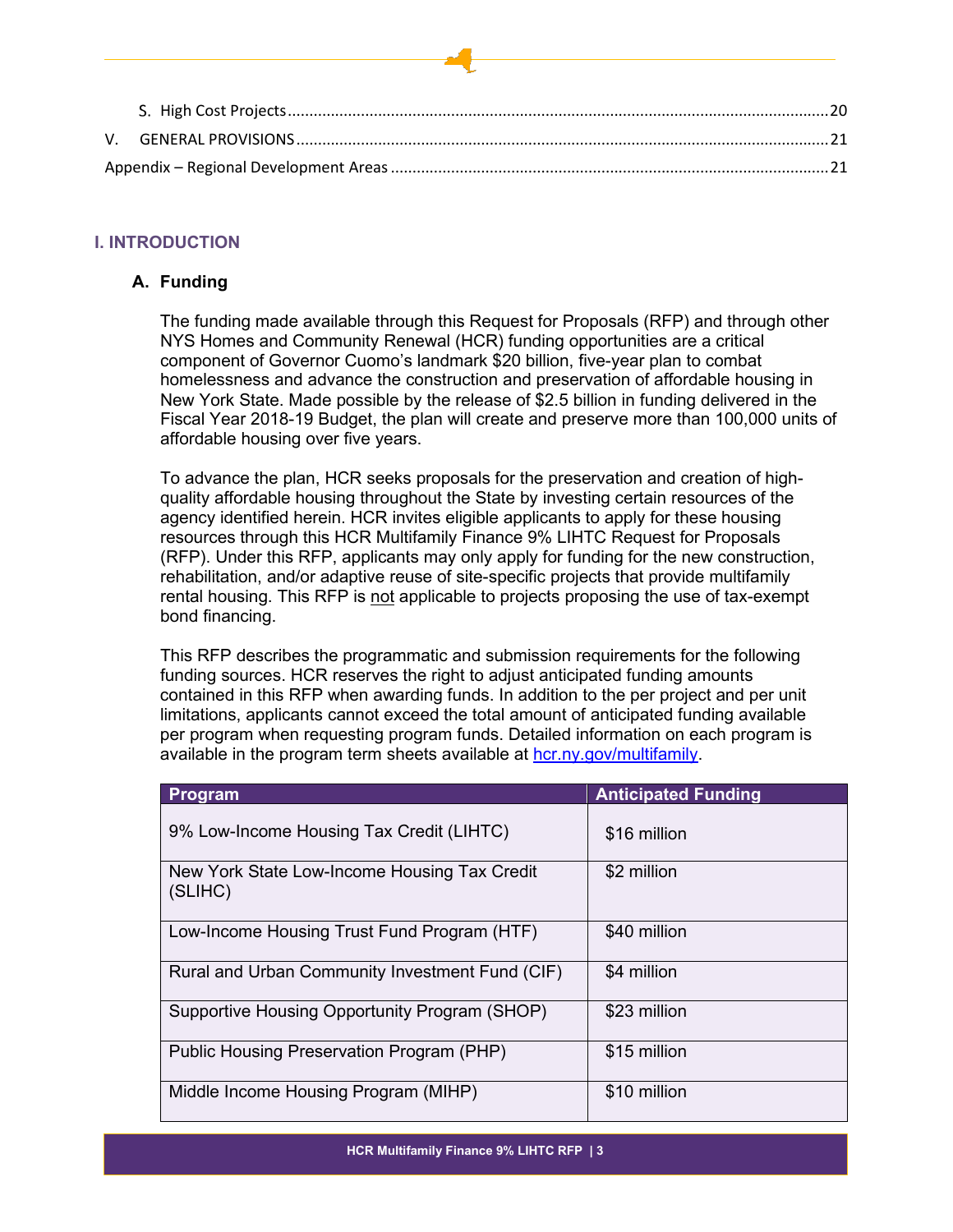| Housing Development Fund (HDF)            | \$5 million  |
|-------------------------------------------|--------------|
| Federal Housing Trust Fund Program (FHTF) | \$13 million |
| Senior Housing Program (SENR)             | \$6 million  |
| HOME Program (HOME)                       | \$10 million |

# <span id="page-3-0"></span>**B. What's New**

Specific changes for the Summer 2021 funding round include:

- The HCR Design Guidelines June 2021 have been released and are applicable to all projects applying for funding through this RFP. Substantive revisions to the Design Guidelines are identified within the document, but notable updates include enhanced requirements for the Mandatory Energy Efficiency Practices and the addition of requirements for broadband internet and EV charging stations. Also, the Federal HTF Standards previously posted under reference materials have been added to Appendix A of the HCR Design Guidelines.
- HCR is making HOME funding available through this RFP, targeting projects that qualify as Supportive Housing projects with at least 30% supportive units (25% for projects with OPWDD units) to be developed by not-for-profit organizations, or Housing Opportunity Projects. Projects not meeting these criteria but otherwise eligible for HOME funding will be considered depending upon funding availability. Please review the HOME term sheet and related regulatory requirements for more information.
- The new 9% LIHTC Qualified Allocation Plan (QAP) and SLIHC Regulation (Regulation) were effective as of May 26, 2021. The provisions of the new QAP and Regulation will apply to applications submitted under this RFP. Modifications from the previous QAP include:
	- o Definitions;
	- o Eligibility standards;
	- o Scoring criteria;
	- o Sponsor notification requirements; and,
	- o Compliance monitoring standards.

Applicants are encouraged to review the final and blacklined versions of the new QAP and Regulation available for review at [https://hcr.ny.gov/low-income-housing-tax-credit](https://hcr.ny.gov/low-income-housing-tax-credit-programs)[programs](https://hcr.ny.gov/low-income-housing-tax-credit-programs) for more information.

- As previously indicated, all projects receiving funding through the 9% Multifamily RFP, in excess of 25,000 square feet, and located outside of New York City will be subject to HCR Benchmarking requirements. Budgeted costs to comply with benchmarking requirements are limited to \$495 per building per year. Scattered site projects with multiple buildings should provide a quote for the budgeted benchmarking cost. It is expected the cost will be considerably less than \$495 per building for such projects. Additional information on benchmarking requirements are available here: [https://hcr.ny.gov/steps-hcr-benchmarking](https://hcr.ny.gov/steps-hcr-benchmarking-program)[program.](https://hcr.ny.gov/steps-hcr-benchmarking-program)
- The Technical Assistance Process for 9% LIHTC Multifamily RFP applicants has been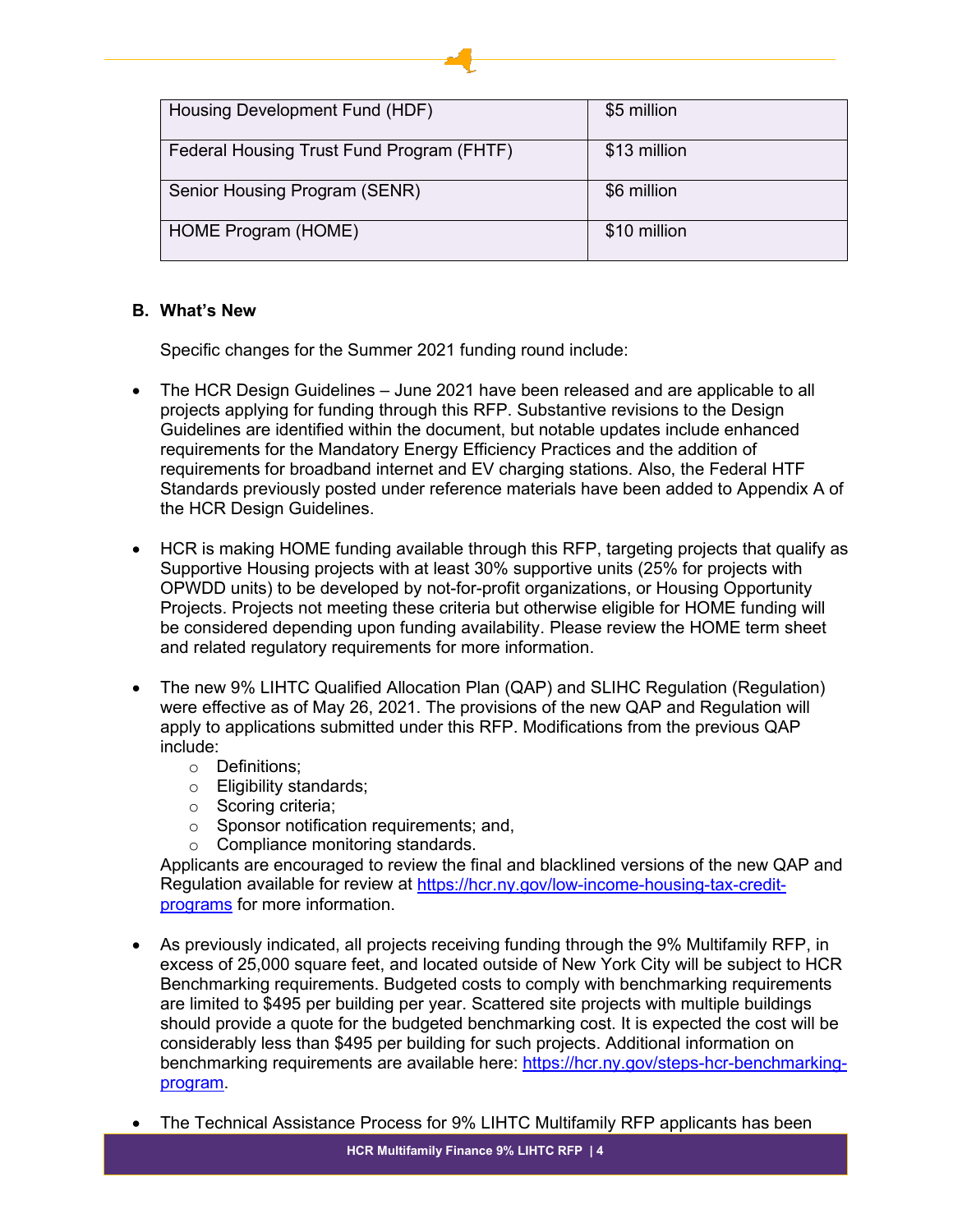revised. Technical Assistance (TA) is now available year-round and TA requests may be submitted up to 4 weeks prior to the application submission deadline. Applicants are now required to submit a full Technical Assistance package which consists of a TA Request Form along with a series of Exhibit/Attachments depending on the specific characteristics of the project. The submission will help to inform HCR which technical units are necessary for the TA sessions. Further information including the TA Request Form and all necessary Exhibits/Attachments can be found at: [https://hcr.ny.gov/multifamily.](https://hcr.ny.gov/multifamily)

- Applicants are required to certify that all information presented in the application is complete and accurate, and that the overall budget presentation, including the plan of financing, is consistent with that presented or to be presented to other funding agencies. Significant inconsistencies may result in the termination of application review.
- HCR, in conjunction with NYSERDA, is offering additional funding for projects that are interested and committed to meeting HCR's Stretch Sustainability Standards, which can be described as highly-efficient, all-electric buildings (carbon neutral-ready). Through the Clean Energy Incentives for High Performance Projects – Demonstration Phase 1A, up to \$12,500/unit in additional funding is available to a select number of projects who commit to meeting HCR's Stretch Sustainability Standards. The Demonstration Phase 1A is open to new construction or adaptive reuse projects that are 200 units or less. Please see the Clean Energy Incentives for High Performance Projects - Demonstration Phase 1A reference document for more information.
- HCR is making additional Public Housing Preservation (PHP) funds available through this RFP. PHP per unit limits have been increased along with an expansion of eligibility to include state-supervised Public Housing Authorities. In addition, a new Public Housing setaside of 9% LIHTC has been established (details below). Applicants are encouraged to review the PHP term sheet for additional information.
- Market studies must now include a primary market area (PMA) map, which shows only the existing regulated affordable housing properties in the project's PMA.

# <span id="page-4-1"></span><span id="page-4-0"></span>**II.RFP TIMELINE AND SUBMISSION INSTRUCTIONS**

# **Significant Deadlines**

The following are significant dates and deadlines under this RFP Process:

| <b>RFP Release</b>                                                                                                     | <b>July 1, 2021</b>                            |
|------------------------------------------------------------------------------------------------------------------------|------------------------------------------------|
| Webinar                                                                                                                | <b>July 14, 2021</b>                           |
| Deadline to submit questions                                                                                           | <b>Prior to Application</b><br><b>Deadline</b> |
| Deadline to request TA session, Design Unit<br>occupied rehabilitation package due, and/or<br>LIHTC/SLIHC fee deferral | July 29, 2021 at<br>3:00 PM EDT                |
| Design Waivers due                                                                                                     | July 15, 2021 at 3:00 PM<br><b>EDT</b>         |
| Register users/emails for drop box                                                                                     | <b>August 5, 2021 at</b><br>3:00 PM EDT        |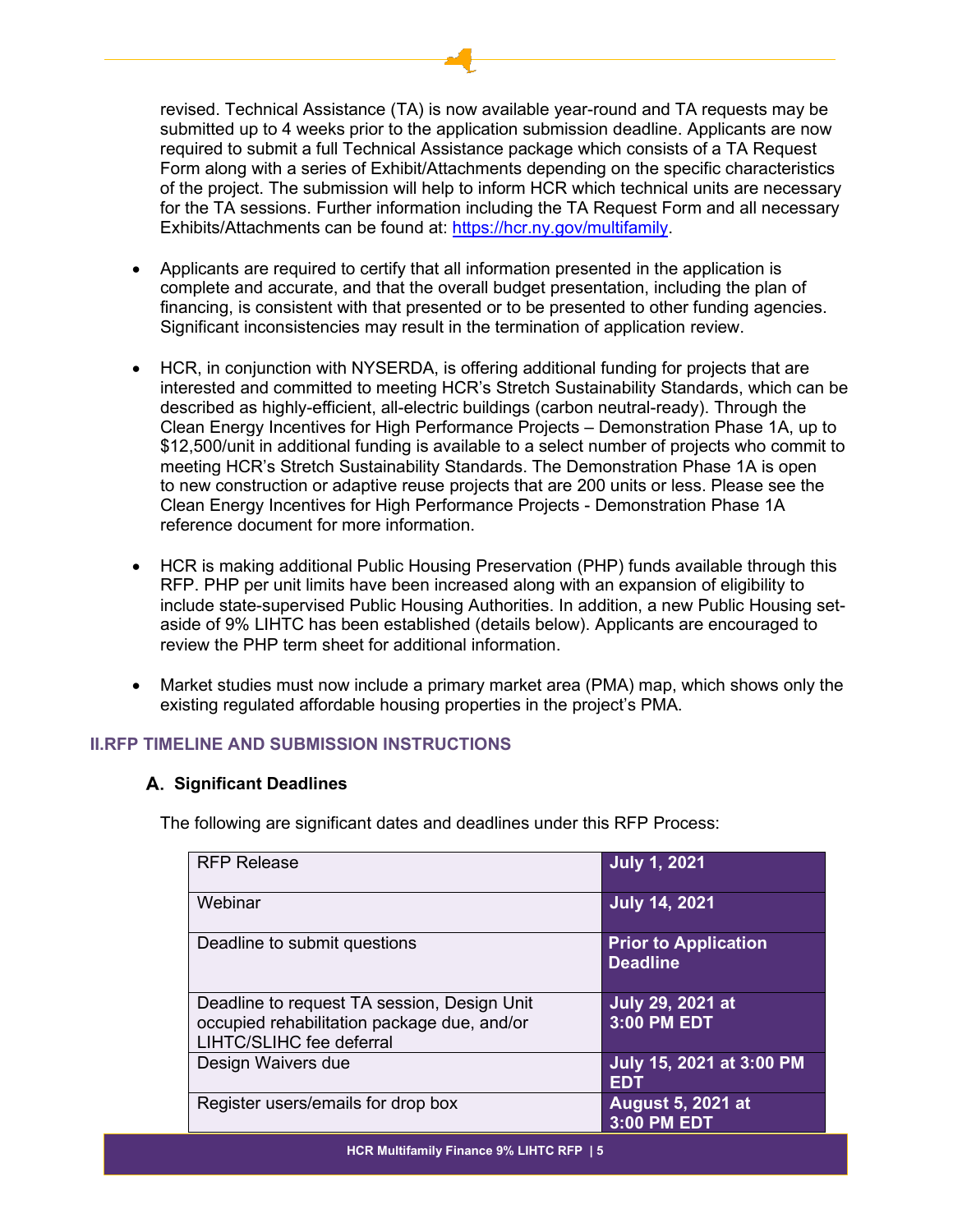

**NOTE: Another 9% LIHTC RFP is expected to be released in Fall 2021.**

# <span id="page-5-0"></span>**Application Submission Instructions**

Each applicant must submit a complete application, utilizing the current application forms and the instructions therein and providing the requested supporting documentation. Applications submitted on incorrect or outdated forms will not be considered for funding. Application forms and full submission instructions are available at [hcr.ny.gov/multifamily.](https://hcr.ny.gov/multifamily)

# **1. Application Submission Documents**

| <b>TAB</b> | <b>CONTENTS</b>                            | <b>EXHIBITS/ATTACHMENTS</b> |
|------------|--------------------------------------------|-----------------------------|
| A          | Application & Development Team             | $A-1 - A-5$                 |
| B.         | Project/Site Information                   | $B-1 - B-7$                 |
| C.         | <b>Community Needs/Market Information</b>  | $C-1 - C-3$                 |
| D          | <b>Design &amp; Construction Documents</b> | $D-1 - D-7$                 |
| F.         | <b>Environmental Documents</b>             | $E - 1 - E - 6$             |
| F.         | <b>Financial Analysis</b>                  | $F-1 - F-5$                 |
| G          | <b>Preservation Documents</b>              | $G-1 - G-8$                 |
| Н          | LIHTC/SLIHC                                | $H-1$ & $H-2$               |
|            | <b>Consents and Certifications</b>         | $1 - 1 - 1 - 5$             |

# **2. General application instructions**

Applications must be submitted electronically (Excel and pdf) via an Internet Aspera drop box set up by HCR. Prior to August 5, 2021 at 3:00 PM EDT, applicants must send an email to [msr@nyshcr.org](mailto:msr@nyshcr.org) to request access to the drop box to be used for the submission of an application. Shortly after HCR's receipt of the request e-mail above, each user identified will receive a "Dropbox Invitation" e-mail from "NYS mySend" (its.grp.plat.adhoc@its.ny.gov). The invitation e-mail will contain a unique web link (URL) that has been assigned to them specifically. This URL should not be shared. It is the equivalent of their User ID and Password for the drop box. Please see the Aspera Drop Box Instructions available at [hcr.ny.gov/multifamily](https://hcr.ny.gov/multifamily) for more detailed information.

The submission process can take a considerable amount of time, especially over Internet connections with slower upload speeds. For this reason, HCR strongly recommends that applicants **do not wait until immediately prior to the deadline to submit**. While the actual deadline is at 11:59 pm, HCR staff will not be available for technical assistance after 4:00 pm. Please plan accordingly.

# <span id="page-5-1"></span>**Application Fees**

Applications for 9% LIHTC and/or SLIHC are subject to a \$3,000 application fee per credit program requested. An applicant requesting both 9% LIHTC and SLIHC must submit \$6,000.

# Credit Fee Transmittal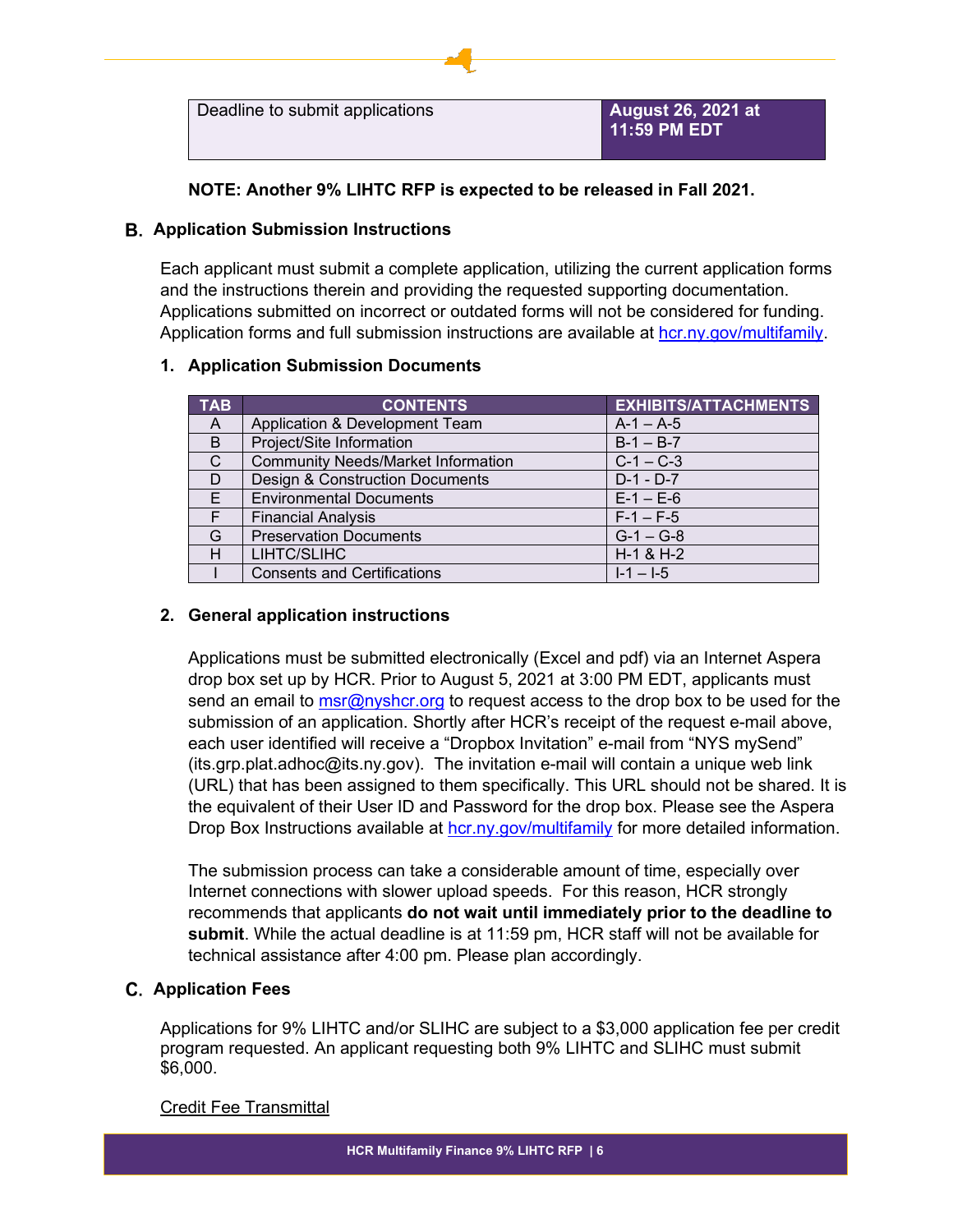Fee payments must be made payable to "NYS DHCR" **on or prior to the date of application submission** and transmitted with the Credit Fee Transmittal Letter in Attachment H-1. Both the fee letter and check should indicate "LIHTC/SLIHC fee" and the project name. Send the check and letter via United States Postal Service overnight to:

> DHCR – 9% LIHTC/SLIHC/HDF P.O. Box 28026 New York, NY 10087-8026

HCR will not accept payment of the fee at any other office or address. A copy of the payment and Credit Fee Transmittal Letter must be submitted in Attachment H-1 of the application. Failure to meet the fee requirements will result in the application being deemed incomplete and the termination of further application review.

# Credit Fee Deferral

Not-for-profit applicants (or their wholly-owned subsidiaries) which have not received HCR capital funding since 2018 and which will be the sole general partner (or co-general partner with another not-for-profit) of the limited partnership/project owner or the sole managing member (or co-managing member with another not-for-profit) of the limited liability company/project owner may request a deferral of the application fee until the time of initial allocation (i.e. carryover allocation).

A Credit Fee Deferral Request must be submitted to HCR no later than one week prior to the applicable submission deadline stated in Section II.A. above. Deferral requests should be emailed to: Arnon Adler, LIHTC Program Director, at [arnon.adler@nyshcr.org.](mailto:arnon.adler@nyshcr.org)

Applicants who have received approval of their request for an application fee deferral must include a copy of the Credit Fee Deferral Request Letter and HCR's deferral approval letter in Attachment H-1 of the application.

# <span id="page-6-0"></span>**Q&A**

Prior to the application deadline, all questions regarding this RFP must be submitted via email to [9%RFP@nyshcr.org.](mailto:9%25RFP@nyshcr.org) Responses to all timely and appropriate questions will be posted at [hcr.ny.gov/multifamily.](https://hcr.ny.gov/multifamily)

**Upon submission of an application to HCR for consideration, no communication will be permitted from applicants (or representatives of applicant team members) to HCR (or its staff and board members) regarding such application until an Outcome Letter is issued, unless initiated by HCR, except as required under Section IV of this RFP. Any such prohibited contact will be grounds for disqualification and termination of application review.**

# <span id="page-6-2"></span><span id="page-6-1"></span>**III. APPLICATION PROCESS & REVIEW**

#### **Pre-Application Technical Assistance & Site Visit Requirements**

#### **1. Pre-Application Technical Assistance**

Please see HCR's website at<https://hcr.ny.gov/multifamily> for more information on the updated Technical Assistance process.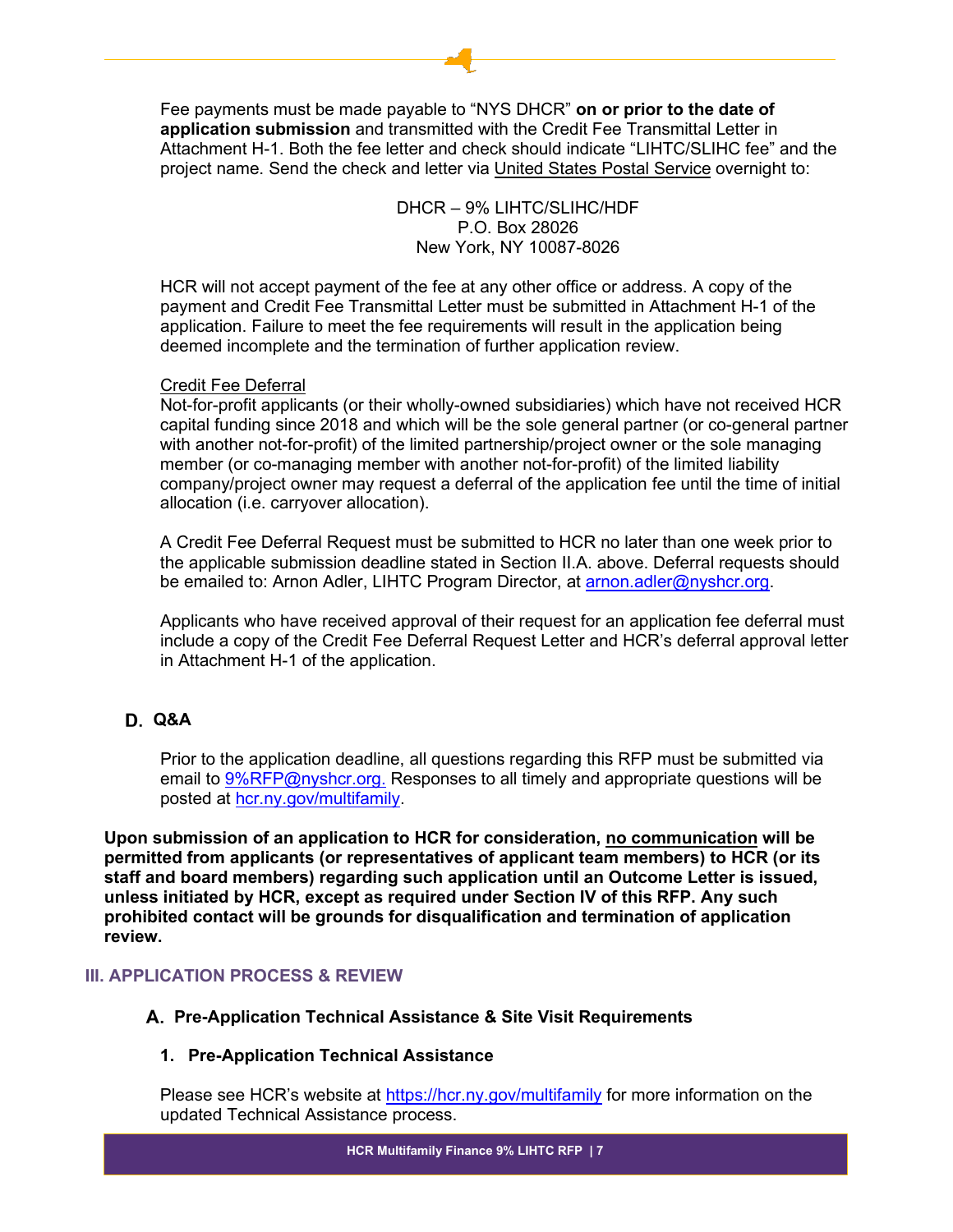# **OPWDD Coordination**

For the purposes of this RFP, prospective applicants who are planning to propose a preference in tenant selection for individuals with intellectual and/or developmental disabilities can only be considered if the project either (1) has an Empire State Supportive Housing Initiative (ESSHI) conditional award letter and does not require OPWDD capital or (2) a current letter of support from OPWDD issued after April 1, 2021.

Applicants seeking to support individuals with intellectual and/or developmental disabilities should refer to the Technical Assistance for Multifamily 9% LIHTC RFP Applicants at [https://hcr.ny.gov/multifamily.](https://hcr.ny.gov/multifamily)

#### <span id="page-7-0"></span>**Threshold Review**

HCR will review each application according to the Threshold requirements listed below. If a project does not meet the Threshold requirements, it will be eliminated from further review under this RFP and the applicant will be notified of such in HCR's Outcome Letter (see Section IV).

#### **Threshold Requirements**

#### • **TA Session**

 $\circ$  A TA session with HCR staff must have been conducted within 12 months prior to application submission.

# • **Completeness**

o All required submissions are included in the application.

#### • **Development Team Experience and Capacity**

- $\circ$  No adverse findings found: Applicants may be rejected at any time during or after the evaluation process if there any adverse findings regarding the applicant, any entity or individual associated with the applicant, or any property owned or managed by them. Applicant must certify that there are no adverse findings, which may include, but are not limited to:
	- The project applicant, developer, owner, general contractor, and manager and their principals are not included on any federal or state debarment lists,
	- The owner and/or manager and their principals do not include anyone who owns or manages a project for which an IRS Form 8823 has been issued and has not been corrected,
	- The project developer, owner and/or manager and their principals do not include anyone who has participated in a publicly assisted program or project that has been determined to be out of compliance with statutes, rules, regulations, policies or agreements, and such non-compliance has not been corrected or otherwise resolved as determined by the public agency responsible for supervising the project, or
- $\circ$  Development team demonstrates comparable experience to undertake, complete, and operate the project. If the team does not have comparable experience, it must demonstrate that individuals on the team have requisite experience.
- $\circ$  Development team demonstrates available capacity to develop the project based on current workload.

#### • **Programmatic**

- $\circ$  Residential: Project proposes that all HCR-assisted units will be subject to a regulatory agreement for no less than the minimum term required under each requested funding program as set forth in this RFP.
- o Evidence of site control: must be valid through the proposed construction finance closing date.
- $\circ$  Site suitability: (a) address potential site contamination concerns as described in Application Attachment E-3; and, (b) provide an environmental justice narrative, explaining how the surrounding area is suitable for the development of affordable housing, as described in Application Attachment E-6.

#### • **Housing needs**

- $\circ$  Market study or analysis demonstrates that the project meets an existing and identified need.
- o Addresses a State Housing Goal as listed in Exhibit B-1 and below.
- **Financing**
	- $\circ$  Letter or letters of interest from a private lender/lenders are included, dated no earlier than 45 days from the date of submission. LOI's from government agencies are not required, but preferred, if those sources are included in budget proposals (this will be taken into consideration during scoring).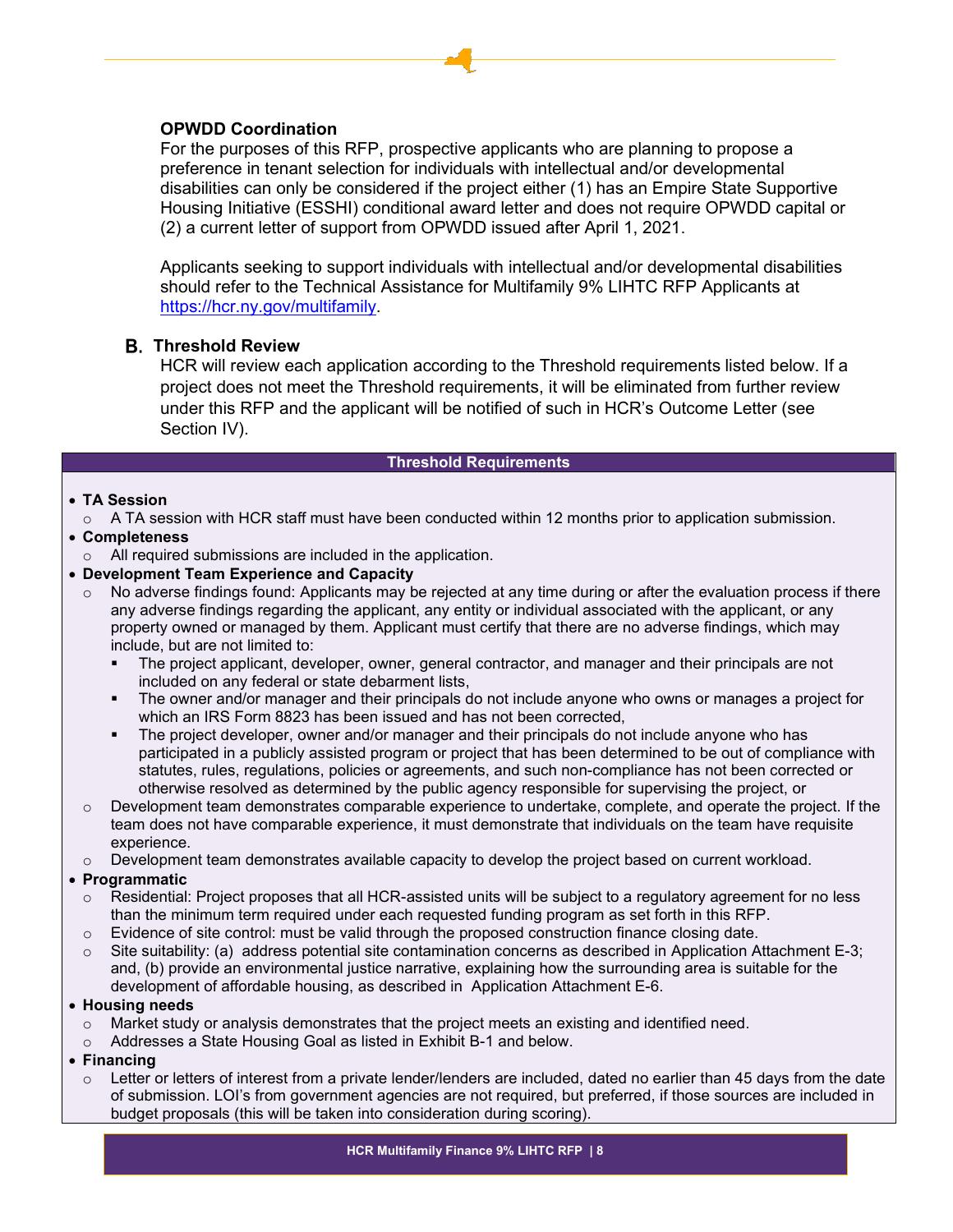- $\circ$  If LIHTC is proposed, an equity investor or syndicator letter must be provided, dated no earlier than 45 days from the date of submission.
- **Ownership structure**
- $\circ$  All entities are identified, including all general partners and managing general partners for limited partnerships, and all managing members for limited liability corporations.

# <span id="page-8-0"></span>**State Housing Goals**

All applications must clearly advance at least one of the following State Housing Goals:

- 1. Community Renewal and Revitalization Projects: Projects that address a component indicated in the municipality's most recent comprehensive plan, or other municipal approved plan, as demonstrated by one or more of the following:
	- Demonstrate site control of land acquired through Land Banks, established pursuant to Article 16 of New York State Not-for-Profit Corporation Law, in neighborhoods that have experienced a high incidence of abandoned and/or "zombie" properties;
	- Demonstrate the donation of one or more of the project sites from the municipality in which the project is located at either \$0 or \$1 acquisition;
	- Demonstrate the rezoning of, or the granting of a zoning variance/special use permit for, at least one project site necessary to complete the project;
	- Demonstrate the project municipality has committed capital financing to the project as evidenced in the application sources and uses;
	- A draft commitment for a PILOT for the project (at a level greater than Section 581-A of Real Property Tax Law);
	- Listed as a priority project in the municipality's latest Action Plan;
	- Utilizing a site for the project which has been designated for redevelopment by an Urban Renewal Plan; or,
	- Applicant, or its affiliate, has been identified as the Designated Developer for the project by the municipality.
- 2. Integrated Supportive Housing Projects: Projects that provide permanent supportive housing to one or more special needs populations, and that can show evidence of a service and operating subsidy from a governmental agency, such as Empire State Supportive Housing Initiative (ESSHI).
- 3. Housing Opportunity Projects: Family projects in an area of opportunity linked to schools that meet or exceed minimum performance standards and that meet or exceed other measures of opportunity, including, but not limited to, the rate of poverty, as defined in a list of census tracts published by HCR. At least 10% of the project units must be targeted to and serve households at or below 30% of AMI. Additionally, average unit size must be at least 2 bedrooms.
- 4. Workforce Opportunity Projects: Projects that propose housing within a safe half-mile walk of frequently occurring public transportation (available 7 days a week on a repetitive, fixedroute schedule that is regular and continuing).
- 5. Projects Advancing State Revitalization and Economic Development Initiatives, including: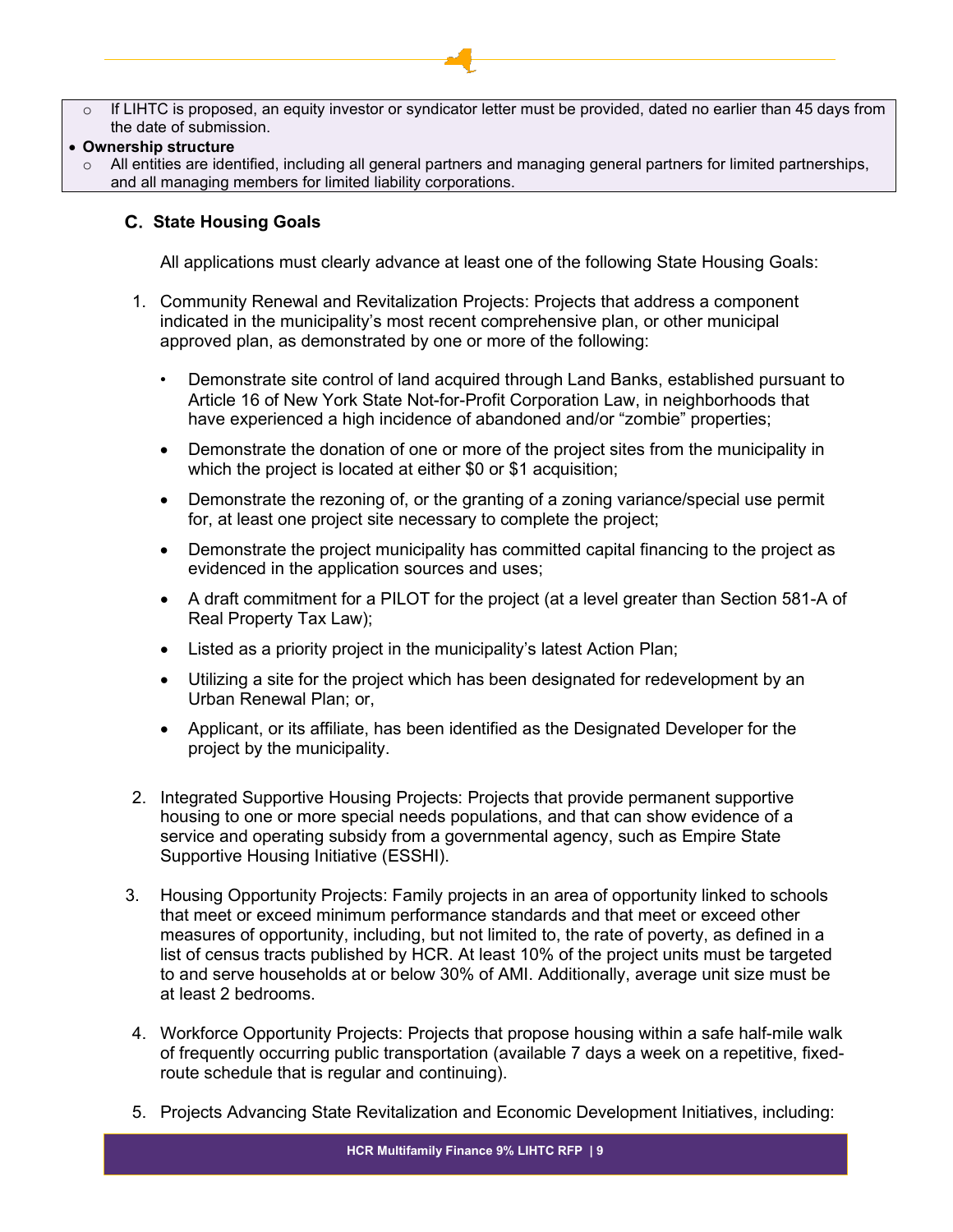- Downtown Revitalization Initiative Projects: Projects that propose residential and/or mixed-use projects located in Downtown Revitalization Initiative plan areas that clearly advance the objectives of an approved Downtown Revitalization Initiative Strategic Investment Plan.
- Economic Development Projects: Projects specifically endorsed in the Regional Economic Council Strategic Plans that will support the construction and/or rehabilitation of affordable housing.
- Brownfield Cleanup Program Projects: Projects resulting in the cleanup/redevelopment of property that has been determined to be eligible to participate in the New York State Brownfield Cleanup Program (BCP). The application must propose a plan of finance fully utilizing all BCP tax credits generated from the cleanup/redevelopment of the property.
- Projects which will be implemented in a neighborhood located in a designated Empire State Poverty Reduction Initiative (ESPRI) locality and coordinated with the ESPRI activities underway. At least 15% of the project units must be targeted to and serve households at or below 30% of AMI.
- 6. Senior Housing: Projects that allow low-income seniors to live independently in the community. Preference will be given to projects that also meet at least one of the following State Housing Goals: 1) Community Renewal and Revitalization, 2) Workforce Opportunity, 3) Economic Development, or 4) Downtown Revitalization Initiative.
- 7. Public Housing Redevelopment Projects: Projects that address the needs of public housing units outside the City of New York and/or assist Public Housing Authorities in completing their restructuring plans, including projects participating in HUD's Rental Assistance Demonstration Program.
- 8. Preservation Projects: Projects that are currently under a regulatory agreement with a governmental agency to provide affordable housing to low-income individuals and/or families in order to preserve the housing as a viable community housing resource. Preference will be given to projects currently under a regulatory agreement with NYS Homes and Community Renewal.

# <span id="page-9-0"></span>**Program Eligibility**

Proposals that meet all Threshold requirements will be reviewed to determine whether program-specific Eligibility is met pursuant to the Eligibility Checklist in the application. If a project does not meet Eligibility, it will be eliminated from further review under this RFP and the applicant will be notified of such in HCR's Outcome Letter (see Section IV).

# <span id="page-9-1"></span>**E.** Scoring

Proposals that meet all Threshold and Eligibility requirements will be scored and ranked by geographic region. Applications requesting 9% LIHTC will be evaluated using the following scoring criteria outlined in the 9% LIHTC Qualified Allocation Plan (QAP) effective May 26, 2021: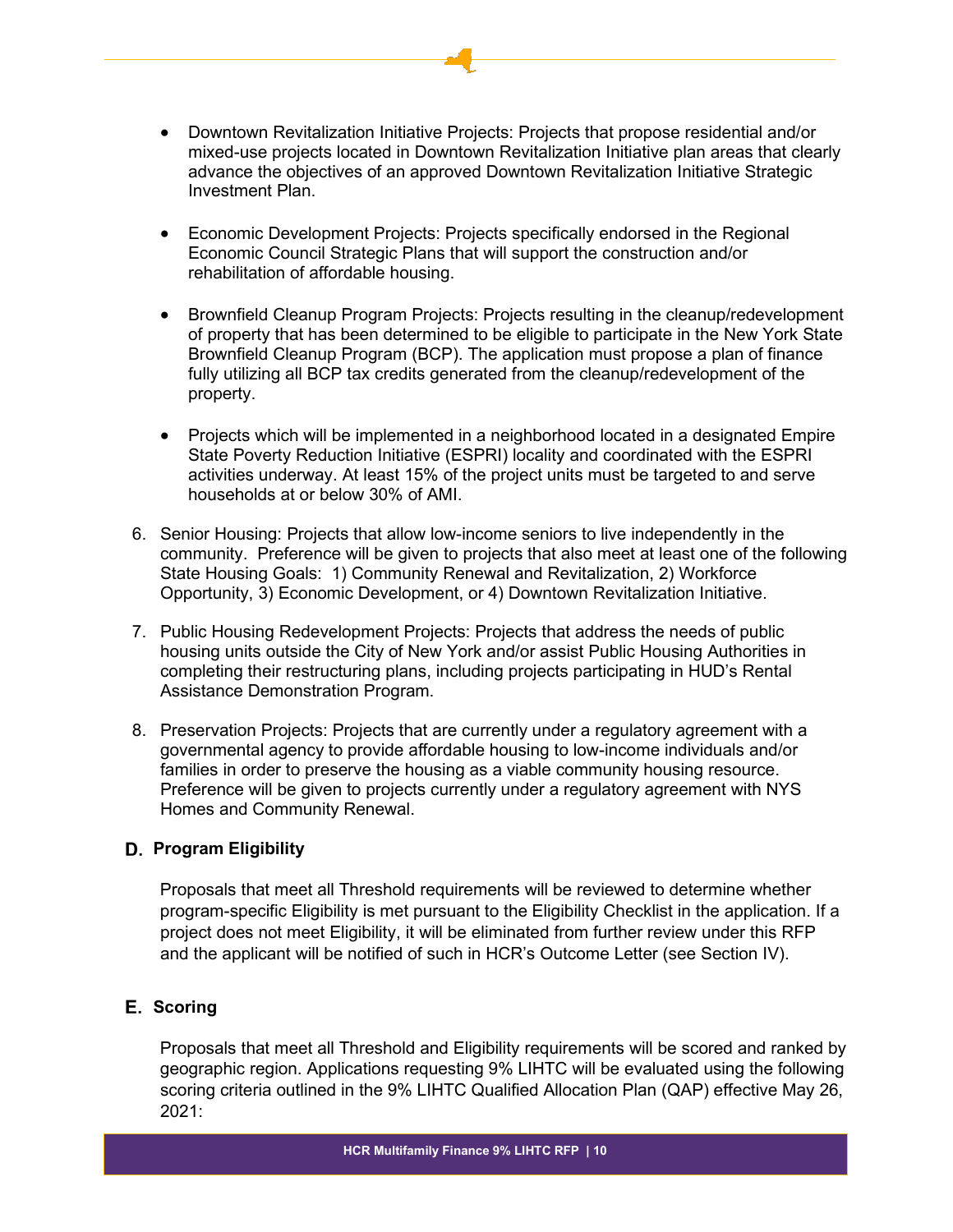- 1. Community Impact/Revitalization up to 10 points
- 2. Financial Leveraging up to 11 points
- 3. Sponsor Characteristics up to 9 points
- 4. Green building, per the criteria outlined in the Green Building & Accessibility Scoring Criteria– up to 5 points
- 5. Fully accessible and adapted, move-in ready units per requirements outlined in the Green Building & Accessibility Scoring Criteria – up to 5 points
- 6. Affordability  $-$  up to 8 points
- 7. Individuals with children up to 7 points
- 8. Project readiness up to 10 points
- 9. Persons with special needs 5 points
- 10. Participation of non-profit organizations up to 4 points
- 11. Mixed income up to 4 points
- 12. Historic nature of project up to 2 points
- 13. Cost effectiveness 5 points
- 14. Housing opportunity projects up to 5 points
- 15. Investment in underserved areas 5 points
- 16. Minority and Women Owned Business Enterprise and Service-Disabled Veteran-Owned Business participation – up to 5 points

For the purposes of rating and ranking applications, when an applicant requests funds from two or more programs, HCR will utilize the scoring criteria for the program which would provide the greatest amount of financial assistance to the proposed project. Recognizing that different Program scoring criteria can result in scores that are not comparable to one another, HCR's evaluation of applications will only compare projects to other projects scored under the same Program scoring criteria. See the Program Term Sheets for specific program scoring criteria. Some gap subsidy financing may have additional scoring criteria as outlined in the term sheets.

#### <span id="page-10-0"></span>**F.** Funding Awards

Funding awards are made from available funds on the basis of score and ranking, statutory distribution requirements, geographical distribution across the State, support of the State's Housing Goals and other review criteria outlined in this RFP.

Also, please note that consistent with the provisions of the QAP, HCR may award a project funding irrespective of its point ranking, if such an award is in furtherance of the State's Housing Goals and such award is determined to be in the interests of the citizens of the State of New York.

Applicants will be informed of the disposition of their application in an Outcome Letter. Awards are contingent upon compliance with all applicable regulations and HCR policies and guidance. Further post-award process information is contained in Section IV.

# <span id="page-10-1"></span>**Waiting List**

Any complete application which meets Threshold and Eligibility review criteria, but is not selected for a credit reservation, may be placed on a waiting list which will be in effect until the next 9% LIHTC RFP is issued by HCR, at which time the waiting list will be terminated.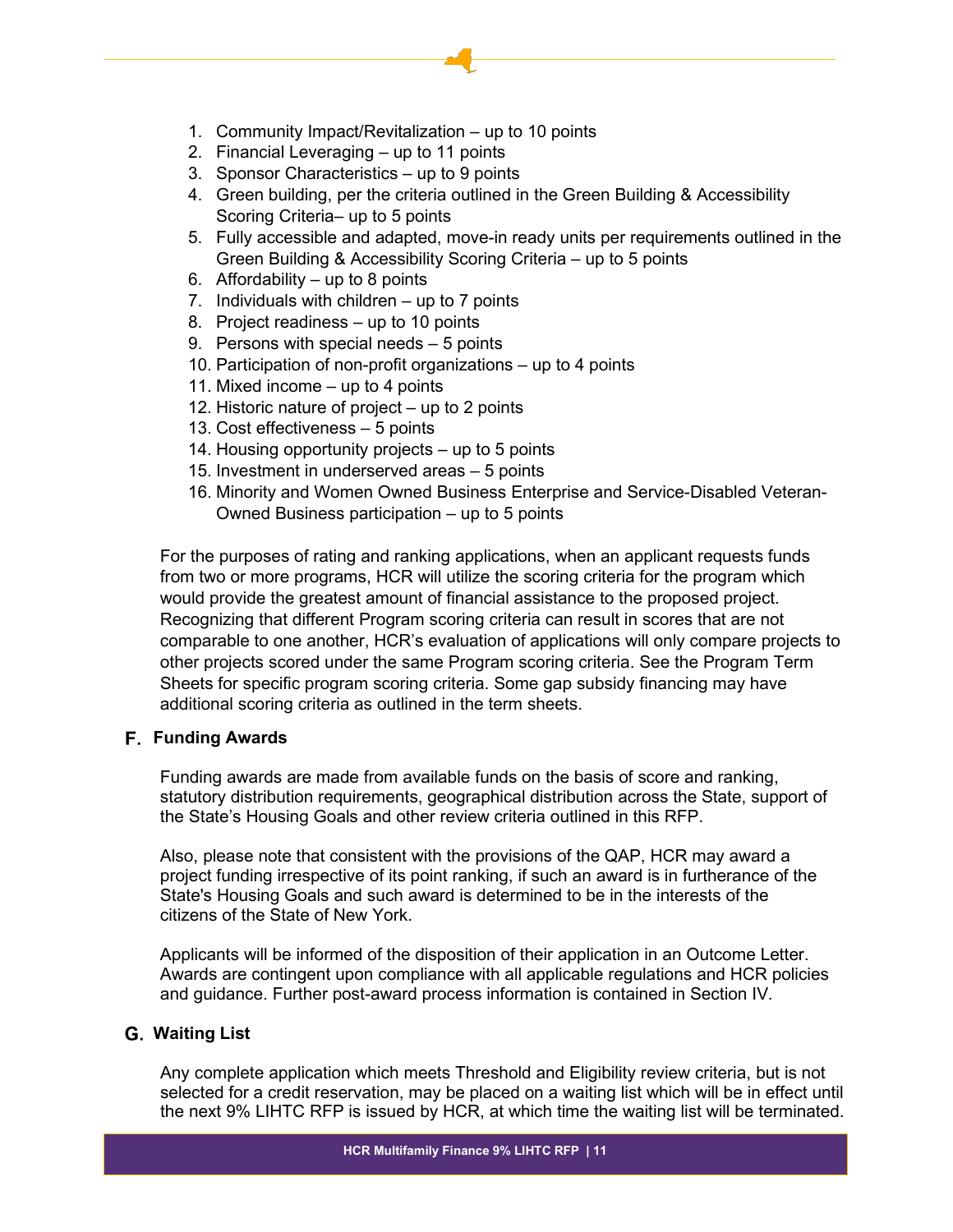Applicants on the waiting list will remain eligible to be selected for a credit reservation if credits are made available to the Division from sources including additional federal allotment of 9% LIHTC allocation authority, the LIHTC national pool, expired credit reservations or binding agreements, or credit allocation recapture.

# <span id="page-11-0"></span>**IV. REGULATIONS, GUIDANCE, AND APPLICANT OBLIGATIONS**

# <span id="page-11-1"></span>**A. 9% LIHTC Set-Asides**

HCR expects to set-aside a portion of the available 9% LIHTC for the following program priorities: Empire State Supportive Initiative Housing (ESSHI) Projects and Supportive Housing Projects (up to \$3 million); Public Housing Projects (up to \$2 million); Housing Opportunity Projects (up to \$3 million); NYCHA Seniors First Projects (up to \$15 million over several years), and Vital Brooklyn. HCR reserves the right to award 9% LIHTC in excess of these set-aside amounts to projects meeting these program priorities or to award 9% LIHTC in lower amounts than noted above under the pertinent set-aside, depending upon the number of competitive and feasible set-aside applications received and available resources.

# **1. Empire State Supportive Housing Initiative (ESSHI) Projects**

In order to qualify under this set-aside, applicants must demonstrate: (a) they have received a Conditional Award Notification through the Empire State Supportive Housing Initiative, Inter-Agency Service and Operating Funding Opportunity RFP to fund appropriate services for the targeted population; (b) the proposed project gives preference in tenant selection to persons with special needs for at least 50% of the project units; and (c) the project satisfies the definition of supportive housing cited in Section 2040.2(v) of the QAP, provided however that applicants may satisfy the capital financing requirement of that definition by requesting SHOP and/or HOME funds pursuant to this RFP.

# **2. Supportive Housing Projects**

A Supportive Housing Project, as defined in Section 2040.2(v) of the QAP and this RFP, is a project that gives preference in tenant selection to persons with special needs for at least 50% of the project units. Persons with special needs for the purposes of this set-aside are defined in Section 2040.2(q) of the QAP. To be considered a Supportive Housing Project under this set-aside, an application must:

- a. document the need for housing for the targeted population within the primary market area (may include Continuum of Care data or local data that was collected as part of community planning activities);
- b. provide a comprehensive service plan and an agreement in writing with an experienced service provider that ensures the delivery of appropriate services for which a documented need exists for the targeted population;
- c. propose a project site in close proximity to public transportation, or include a transportation plan as a component of the comprehensive service plan to ensure access to necessary services;
- d. include a provision for an ongoing rental subsidy or other form of subsidy to ensure rents paid by the targeted population remain affordable;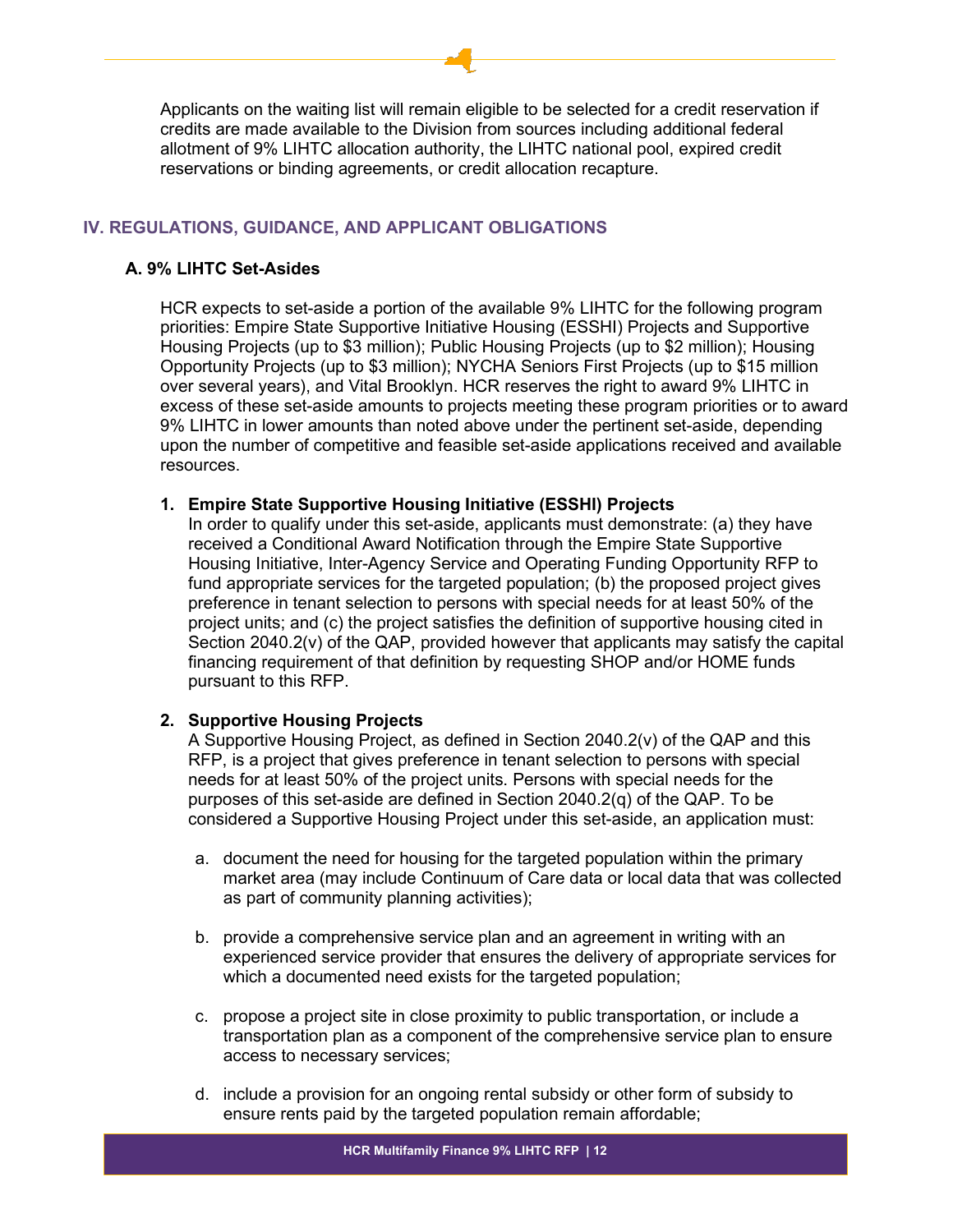- e. demonstrate a firm commitment for capital financing from a governmental agency serving the proposed target population and/or have a commitment of service and operating funding from a governmental agency serving the proposed target population;
- f. identify a public agency or experienced service provider with which a written agreement that includes a description of the referral procedure they will use to refer eligible persons and families for the targeted units has been executed; and,
- g. the project must provide an integrated setting that enables individuals with disabilities to live independently and without restrictive rules that limit their activities or impede their ability to interact with individuals without disabilities.

Any applicant considering submitting an application for a project that would give preference in tenant selection to persons with disabilities (and therefore subject to *Olmstead* considerations) for more than 60% of a project's total bedrooms must provide evidence from the government service agency providing services and supports to the project that the project complies with New York State's *Olmstead* plan.

# **3. Housing Opportunity Projects (HOP)**

In order to qualify under the Housing Opportunity Projects Set-Aside, eligible projects must be located in census tracts with poverty rates at or less than 10%, according to 5 year averages from the American Community Survey and average school testing scores in the upper two quartiles of proficiency scores for 3 through 8 grade English and Math exams statewide (averaged over the past 5 years). (See [hcr.ny.gov/multifamily](https://hcr.ny.gov/multifamily) for a list of these census tracts.) Proposed projects must have an average unit size of at least 2 bedrooms. HOP projects may not be:1) intended for, and solely occupied by persons 62 years of age or older; or 2) intended and operated for occupancy by persons 55 years of age or older. Proposed projects must also target at least 10% of project units to households at or below 30% of AMI. Applications that clearly advance this goal will be eligible for a 130% LIHTC basis boost, based on a DHCR designation, as authorized by the Housing and Economic Recovery Act of 2008.

#### **4. NYCHA Seniors First**

As part of a long-term commitment to increasing affordable housing opportunities for seniors, HCR will set-aside up to \$15 million in 9% LIHTC over several years for 1,000 units that are part of the New York City Housing Authority (NYCHA) and the New York City Department of Housing Preservation and Development (HPD) Seniors First Initiative. In order to qualify under the NYCHA Seniors First Set-Aside, applicants must demonstrate that the project: (i) received an award of site control of underutilized housing authority property through the NYCHA and HPD Seniors First Initiative; (ii) is located in Central Brooklyn; (iii) received the endorsement of the Independent Emergency Manager or such other monitor as may be designated by HCR in its sole discretion. Projects must be intended for and solely occupied by persons 62 years of age or older. Projects must also be 100% affordable.

#### **5. Public Housing Redevelopment Projects**

Projects that meet the Public Housing Redevelopment Projects Housing Goal are eligible for this set-aside. This includes rehabilitation, expansion, redevelopment and/or restructuring of Public Housing units, and may include projects participating in a HUD restructuring program.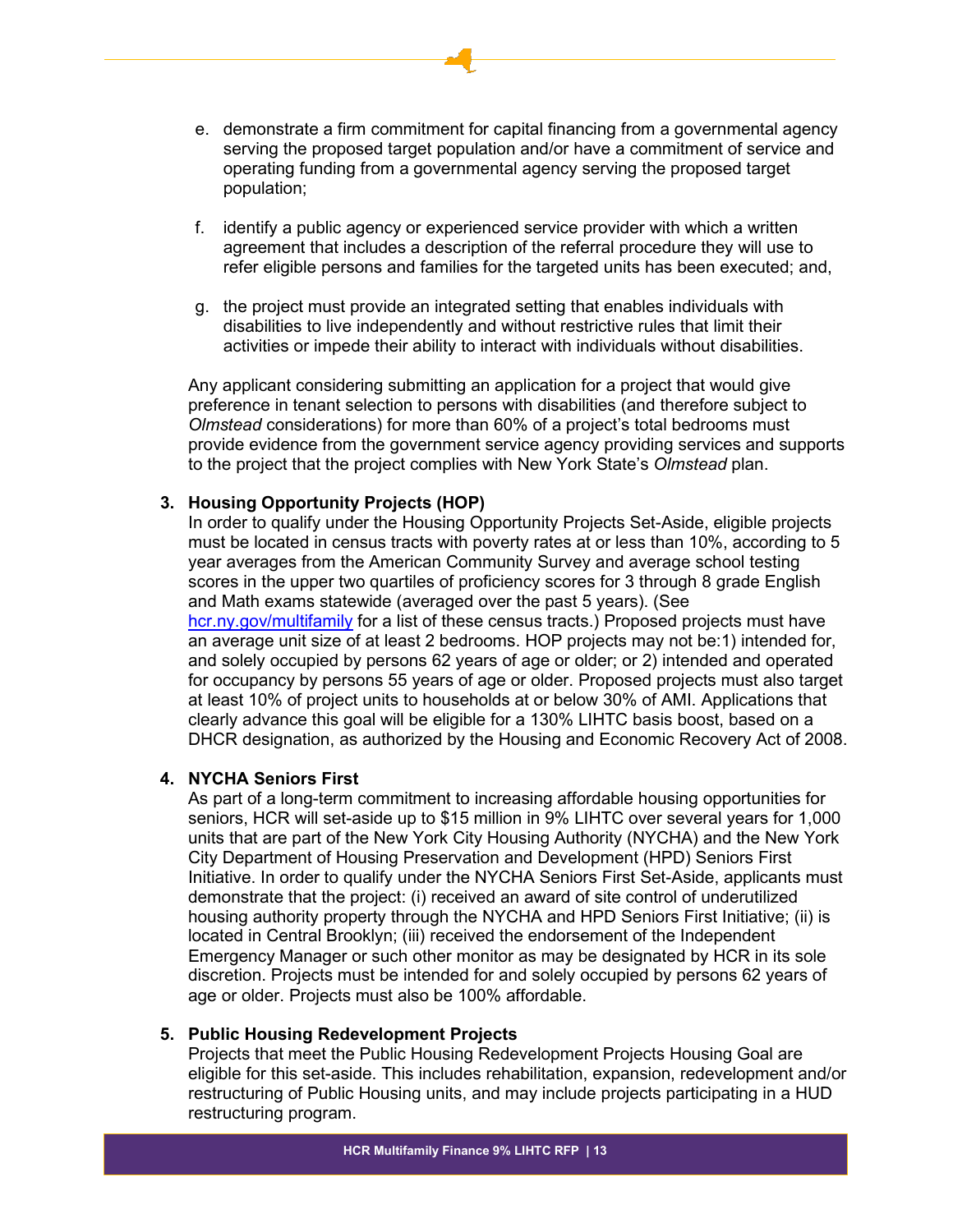# **6. Vital Brooklyn**

Vital Brooklyn is New York State's new comprehensive community development initiative that addresses chronic social, economic, and health disparities in central Brooklyn, one of the most underserved areas in the State. HCR will set aside resources for projects awarded under the Vital Brooklyn Requests for Proposals.

# <span id="page-13-0"></span>**B. Fair Housing**

All awardees must comply with all HCR marketing guidelines and submit an Affirmative Fair Housing Marketing Plan acceptable to HCR's Office of Fair Housing and Equal Opportunity (FEHO). FEHO Affirmative Fair Housing Marketing Plan requirements are available at: [hcr.ny.gov/marketing-plans-policies.](https://hcr.ny.gov/marketing-plans-policies)

# <span id="page-13-1"></span>**C. Equal Employment Opportunity/Minority and Women Owned Business**

All contractors and awardees must submit a Minority/Women-Owned Business Enterprise (M/WBE) Utilization Plan that is acceptable to HCR. Awardees are required to make affirmative efforts to ensure that New York State Certified M/WBE's are afforded opportunities for meaningful participation in projects funded by HTFC. Further, all contractors and awardees must conduct good faith outreach efforts to solicit the participation of NYS-Certified Service-Disabled Veteran-Owned Businesses (SDVOBs) in HTFC financed projects. Enterprises and Businesses certified by New York City or any entity other than New York State do not satisfy this requirement. Additional information can be found at: [hcr.ny.gov/oeopd.](https://hcr.ny.gov/oeopd)

# <span id="page-13-2"></span>**D**. **Entities on Federal or State Debarment Lists**

No entity listed on any Federal or New York State debarment list, or which is otherwise prohibited from bidding on or receiving government contracts, may be contracted for any services related to the project (including construction subcontracts).

# <span id="page-13-3"></span>**E. Environmental Review & Prohibition of Project Work**

Applicants are hereby advised that after submission of an application no work may be undertaken, including site acquisition, contracts for services, demolition, and any other site disturbance beyond investigation or testing activities, until either an award is made and HCR's Environmental Analysis Unit has completed an environmental review and issued an environmental clearance letter to the applicant or the applicant receives a Negative Outcome Letter. If project work or choice limiting actions are made, it may impede or prohibit environmental clearance or use of particular funding sources.

All funding awards are contingent upon completion of HCR's review pursuant to the State Environmental Quality Review Act (6 NYCRR 617) and HUD's National Environmental Policy Act (NEPA) requirements under 24 CFR Part 58 (if HUD funding will be utilized) or Federal Housing Trust Fund (FHTF) housing standard regulations at 24 CFR 93.301. All projects shall comply with: Section 14.09 of the Parks, Recreation, and Historic Preservation Law (or federal equivalent); Floodplain Management Criteria for State Projects (6 NYCRR Part 502); Section 305(4) of the Agriculture and Markets Law; NYS Coastal Zone Management regulations (19 NYCRR Part 600); and, Smart Growth Public Infrastructure Policy Act (NYS Environmental Conservation Law, Article 6), in addition to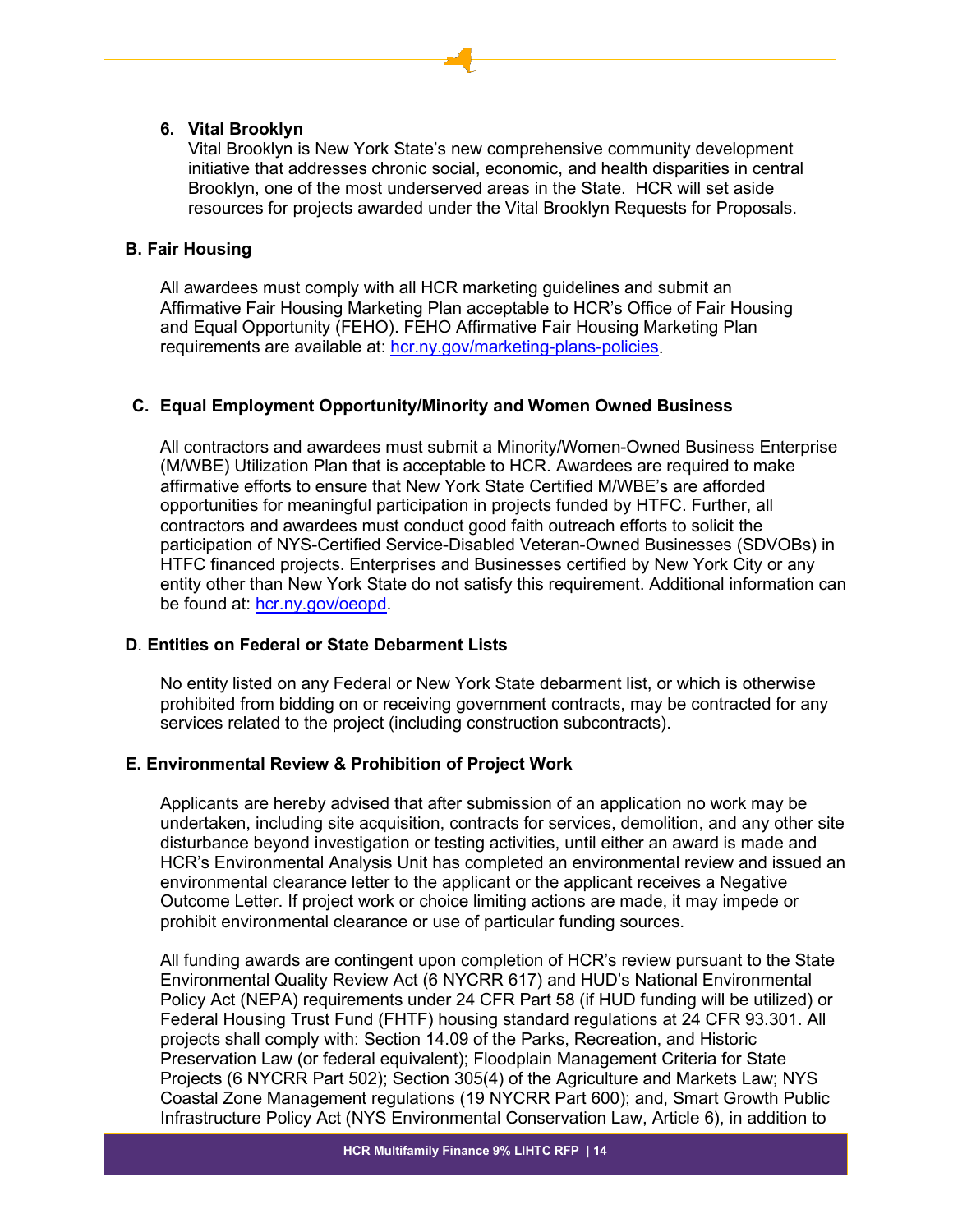other policy and laws outlined in HCR's Capital Programs Manual and HCR Design Guidelines.

#### <span id="page-14-0"></span>**F. Financial Background Review**

As a condition of application submission and/or award, HCR will require the project applicant, project developer, project owner, general contractor/builder, architect, management agent and development consultant, and their principals, to provide written authorization for HCR to conduct financial background and LexisNexis reviews.

# <span id="page-14-1"></span>**G. Reference Materials and Related Resources**

This RFP provides only some of the information and materials necessary for application preparation. Additional materials are available on HCR's website at [hcr.ny.gov/multifamily.](https://hcr.ny.gov/multifamily)

- 1. HCR Multifamily Finance 9% Application;
- 2. HCR Multifamily Finance 9% Underwriting Application;
- 3. Term Sheets;
- 4. HCR Remote Site Visit Memo;
- 5. HCR Design Guidelines June 2021;
- 6. Design Waiver Request Form;
- 7. Green Building & Accessibility Scoring Criteria;
- 8. Clean Energy Incentives for High Performance Projects Demonstration Phase IA;
- 9. Capital Programs Manual (CPM);
- 10. DHCR's 9% LIHTC Qualified Allocation Plan (effective 5/26/2021);
- 11. DHCR's SLIHC Regulation 9 NYCRR Part 2040.14 (effective 5/262021);
- 12. HCR Multifamily Finance 9% Application Reference Materials;
- 13. 2020 NYS Annual Action Plan;
- 14. SHPO Guidance and Walkthrough Information;
- 15. Affirmative Fair Housing Marketing Plan Guidance;
- 16. HCR Multifamily Finance 9% Application Webinar (available on July  $14<sup>th</sup>$ );
- 17. 2021 Housing Opportunity Census Tracts;
- 18. Market Analyst Certification Form;
- 19. 2021 Pre-Qualified Market Analysts List;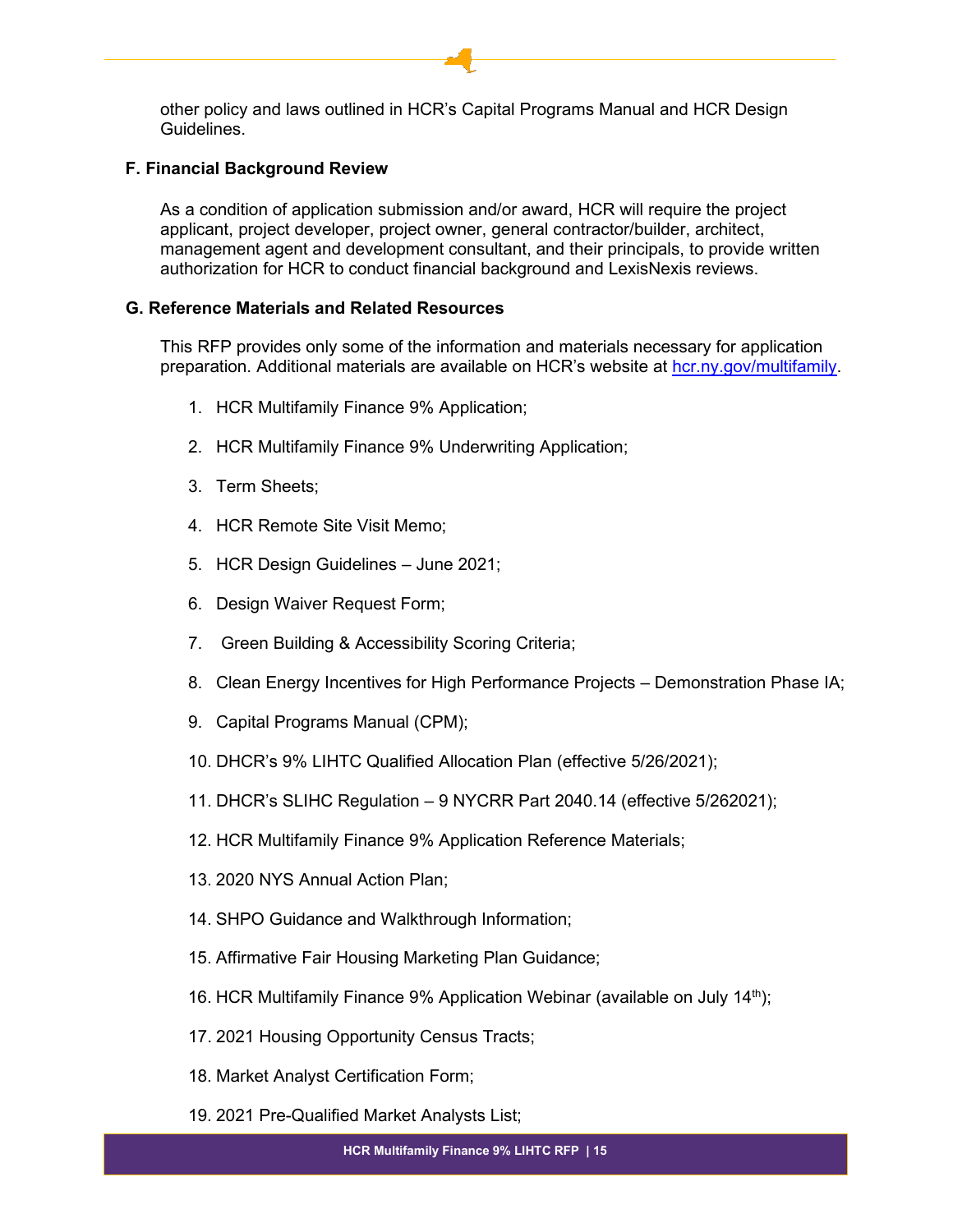- 20. HOME, FHTF and CDBG Antidisplacement and Relocation Assistance Plan;
- 21. HOME, FHTF and CDBG Relocation Appeal Process; and,
- 22. 2021 Aspera Dropbox Instructions.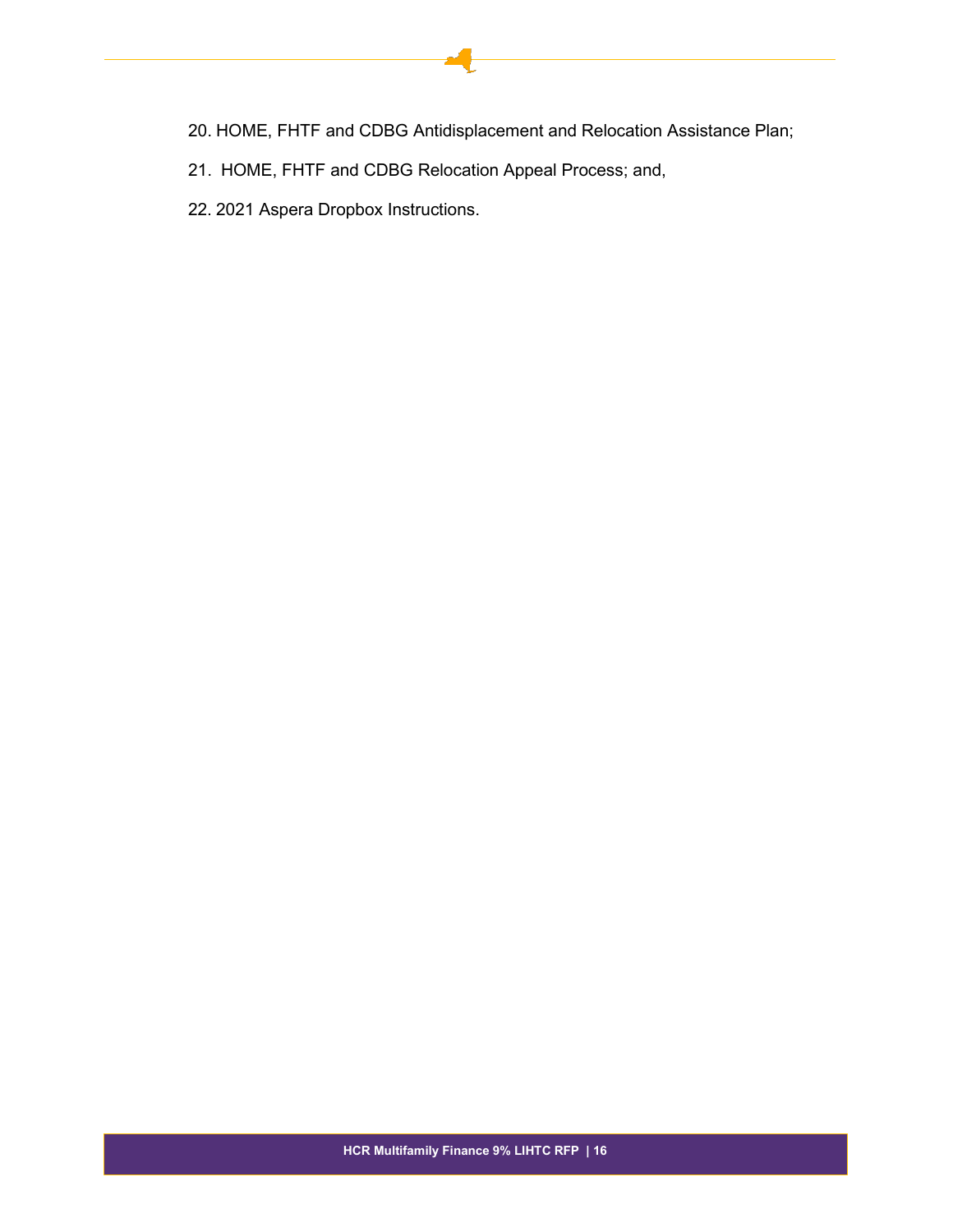# <span id="page-16-0"></span>**HTFC/HFA Board Approval and Subsequent Process Obligations**

1. Board Approval

All HTF, CIF, SHOP, PHP, MIHP, FHTF, SENR and HOME awards must be approved by the HTFC Board of Directors.

2. Outcome Letters

HCR will issue Outcome Letters. There are three types of letters:

- a. Application Disqualification Letters are sent to unsuccessful Applicants whose submissions did not pass Completeness, Threshold or Eligibility reviews.
- b. Application Review Letters are sent to unsuccessful Applicants regardless of which program(s) funds were requested from.
- c. Award Letters are sent to all successful Applicants. This letter notifies the applicant that the project has been selected for funding and sets forth the number of units and award amount(s). The Award Letter is a preliminary notification and is issued prior to the 9% LIHTC/SLIHC Reservation and Funding Commitment Letters, as described below.
- 3. 9% LIHTC/SLIHC Reservation Letters

9% LIHTC and/or SLIHC Reservation Letters are sent to awardees of 9% LIHTC and/or SLIHC. These letters specify the terms and conditions that the project awardee will be required to meet prior to issuance of a binding agreement and/or carryover allocation, including the reservation expiration date and certain provisions to be incorporated in the project's 9% LIHTC and/or SLIHC Regulatory Agreement.

Projects that are awarded both 9% LIHTC and SLIHC will be issued a combined 9% LIHTC/SLIHC Reservation Letter.

4. Funding Commitment Letters

HCR sends Funding Commitment Letters (FCL) to successful applicants who were awarded HTFC financing. The FCL sets forth the terms and conditions under which HTFC will provide financing to the project, including some of HTFC's requirements for the project's ongoing operations during the regulatory period, and is considered a binding agreement when signed and returned by the Applicant.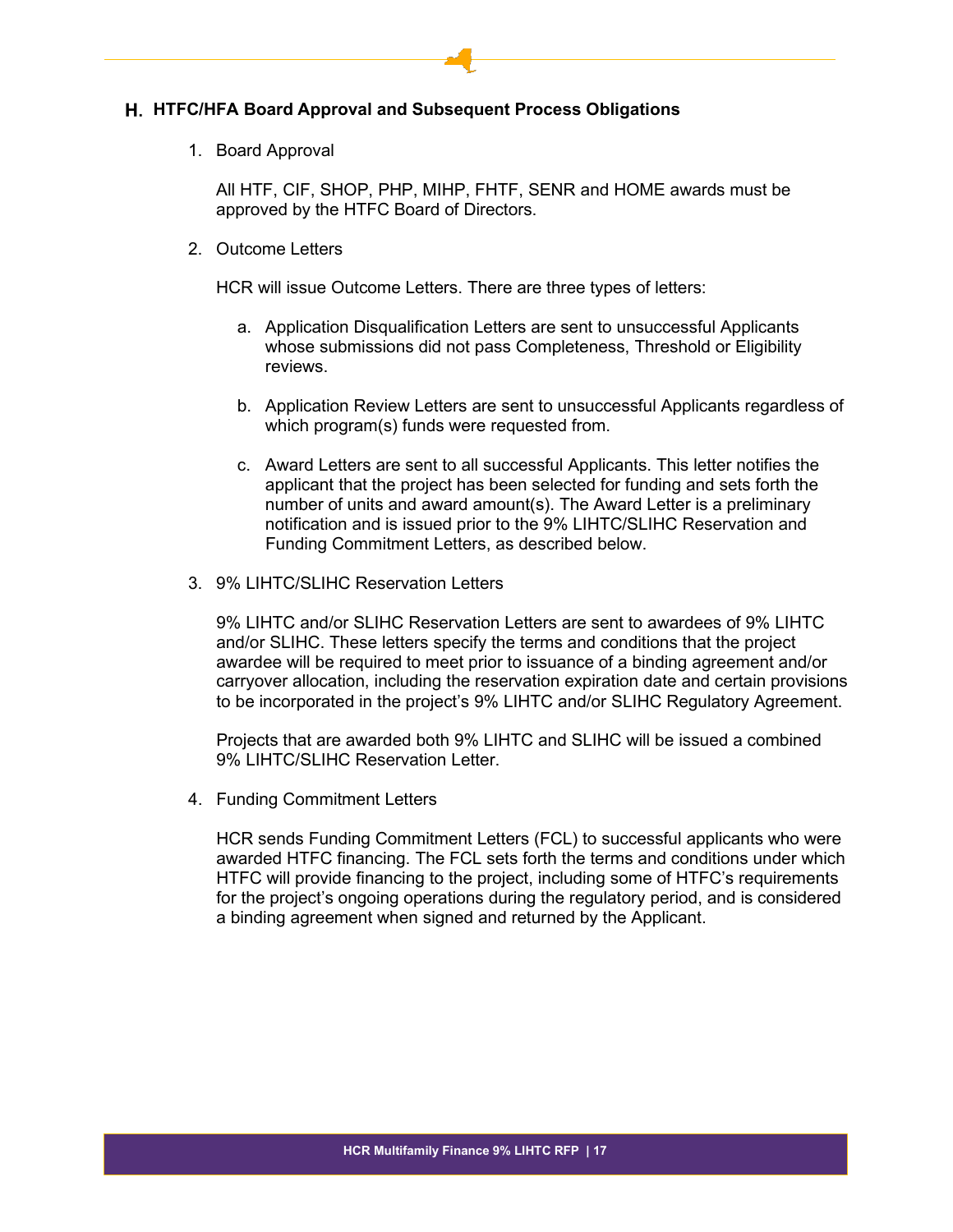5. Project Development Meeting

The project development team for each awarded project will be required to participate in a Project Development Meeting with HCR staff. The meeting provides a forum for the awardee's development team and HCR to discuss the project's development timetable, the roles and responsibilities of the development team members and HCR, and the deliverables required prior to issuance of a 9% LIHTC/SLIHC Reservation Letter and/or Funding Commitment. Additional information on Project Development Meetings can be found in the CPM. Project development meetings will be scheduled to occur within approximately 30 business days after the issuance of an award letter.

6. Processing Timeframes

Successful applicants will be required to agree to a development timetable outlining the timing of critical development milestones and establishing a schedule for the delivery of key documents for HCR staff review.

# <span id="page-17-0"></span>**Material Changes to Applications**

Applicants are obligated to inform HCR if there are any material changes to applications after submission. Please note, however, that any information related to material changes provided after the application deadline will not be considered if the documentation would, in any way, enhance the competitiveness of the application. For example, applicants must disclose any loss of funding source(s) or changes in the local approval process. After application submission, applicants must send the required disclosure materials to [9%RFPModifications@nyshcr.org.](mailto:9%25RFPModifications@nyshcr.org)

#### <span id="page-17-1"></span>**Project Budget Completeness**

All costs and funding sources related to the development or redevelopment of the project site, including any related infrastructure work necessary for the project, must be included in the project budget. Failure to include all such costs and/or to disclose such sources will result in the termination of HCR's review and the rejection of the application. All costs and financing sources related to the remediation of any environmental hazards affecting the site, as necessary for the redevelopment of the parcel on which the proposed project is located, must be disclosed in the application and included in the development budget.

#### <span id="page-17-2"></span>**Identity of Interest Disclosure**

Any identity of interest between applicants, owners, their development teams and the proposed financial institutions and/or financing sources must be disclosed and will be closely scrutinized to ensure the most advantageous market terms available to the project have been achieved. HCR reserves the right to require the solicitation of alternative financing partners acceptable to the agency.

#### <span id="page-17-3"></span>**Single Financing Plan**

Applicants may only submit a single consistent plan of financing for proposed projects to other funding agencies. Applications that propose multiple financing scenarios will be deemed ineligible and will not be subject to further review.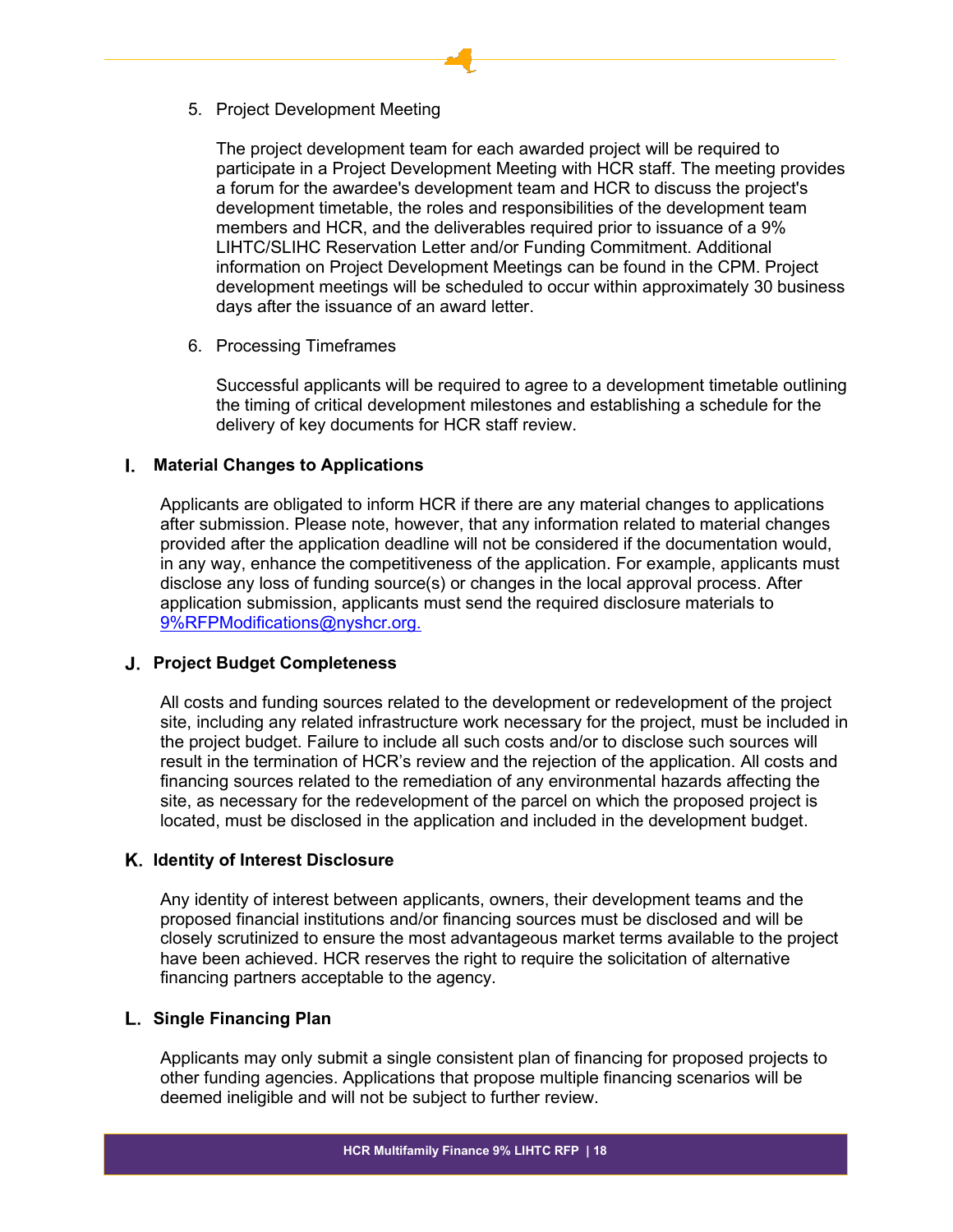# <span id="page-18-0"></span>**Subsidy Gap Financing Source per Residential Unit**

In addition to 9% LIHTC and SLIHC, projects may only apply for one subsidy gap financing source per residential unit, except for FHTF and HDF which may be included in addition to another source of subsidy. Projects may also apply for CIF for non-residential purposes in addition to other subsidy sources. Furthermore:

- HTF, SHOP, SENR and PHP cannot be combined; a project may use only one of these funding sources;
- HOME may be combined with other HCR financing in a project, however HOME must be the only source of HCR subsidy financing in a unit. A unit may not include HOME and HTF, SHOP, PHP, SENR or FHTF;
- MIHP must be the only source of HCR financing in a unit and cannot be combined with projects requesting PHP or SENR; and,
- SLIHC cannot be used in projects utilizing Income Averaging.

# <span id="page-18-1"></span>**Capacity**

HCR will consider the capacity of development teams to undertake more than one project within a single funding round, based on the past performance of the developer or development team. In reviewing applications, HCR will also consider whether that developer or development team is currently engaged in projects relying on 4% LIHTC and tax-exempt bonds.

#### <span id="page-18-2"></span>**Market Studies**

Market studies are to be performed by a Pre-Qualified Market Analyst for applications requiring a comprehensive market study. Market studies must have been prepared no earlier than six months prior to the application deadline. For projects being resubmitted from the Fall 2020 Round, if the original market study was prepared within six months prior to the application deadline, and no changes have been made to the number of units, unit configuration, rent structure, and/or income targets, applicants may submit a letter from the market analyst certifying that the findings of the previous market study remain valid, in lieu of submitting a new study. If a resubmission of a Fall 2020 application has changes to number of units, unit configuration, rent structure, and/or income targets, the analyst must provide an updated capture rate analysis reflecting the changes, along with a certification that all other information provided in the prior market study remains valid. Sponsors must also submit a copy of the prior market study in Attachment C-1 Market Study/Market Analysis in the 9% RFP Financing Application. The certification must include a Primary Market Area map identifying existing affordable housing projects as now required in all market studies.

Market study analysts who were included on the Fall 2020 Pre-Qualified Market Analyst List do not have to resubmit a Market Study Certification Form for the Summer 2021 RFP. Market analysts who would like to be included on the Summer 2021 Pre-Qualified List must complete the Market Study Certification form available at [hcr.ny.gov/multifamily](https://hcr.ny.gov/multifamily) and submit the Certification form, along with the company address, phone number and email of contact person, to **9%RFP@nyshcr.org**.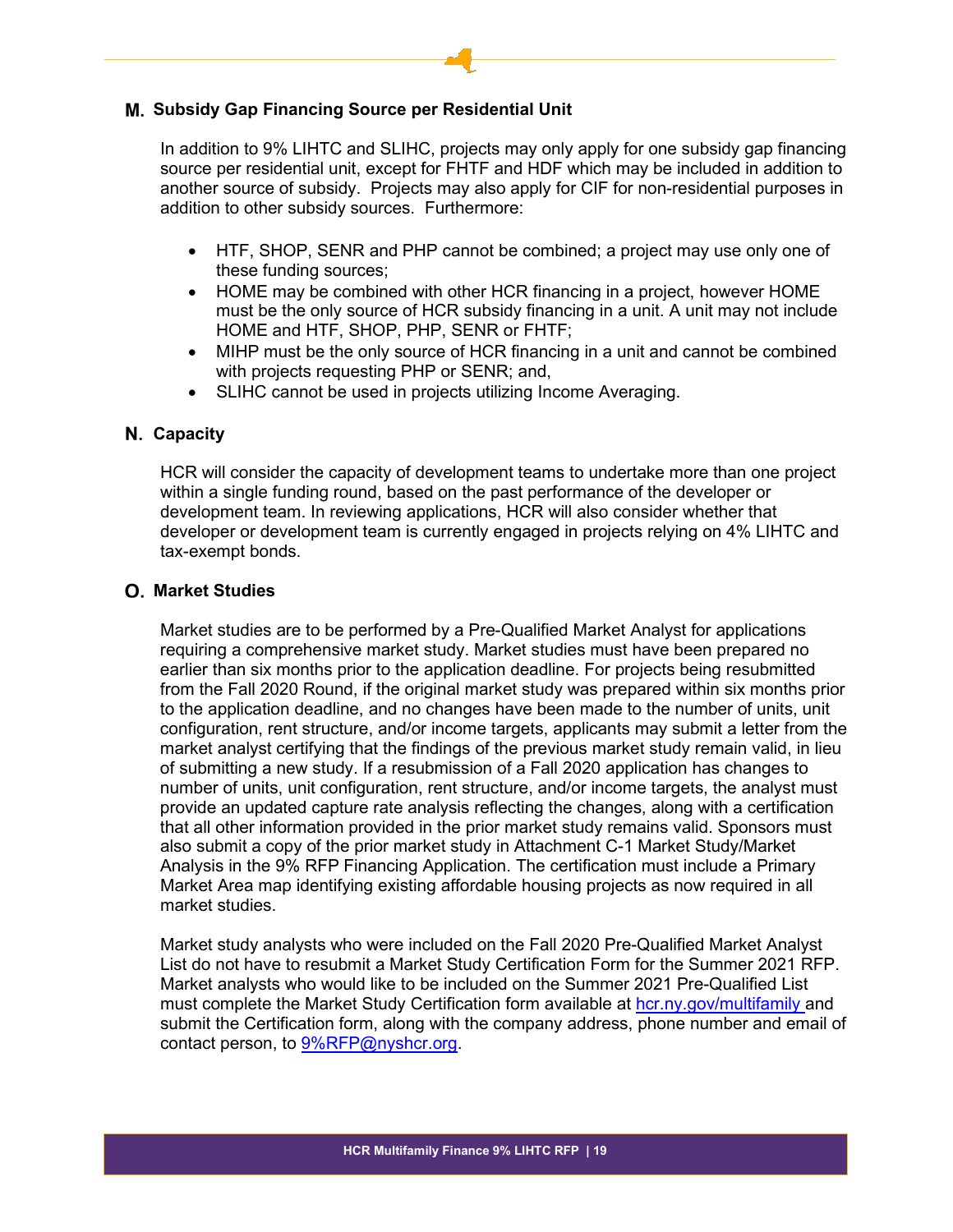# <span id="page-19-0"></span>**Rent Setting Guidance**

Summer 2021 applicants should use the most current HUD designated Area Median Incomes available at the time of application.

#### <span id="page-19-1"></span>**Design Guidelines**

Projects are subject to the 2021 HCR Design Guidelines. Any additional design requirements that may apply to a specific subsidy financing source are specified in the term sheets.

# <span id="page-19-2"></span>**Energy Efficiency and Green Building Requirements**

Projects are required to comply with the HCR Mandatory Energy Efficiency Practices and the HCR Mandatory Green Building Practices outlined in Appendix F of the 2021 HCR Design Guidelines. Projects area also required to comply with at least one of the Mandatory Energy Efficiency Strategies listed in Appendix F of the 2021 HCR Design Guidelines.

# <span id="page-19-3"></span>**High Cost Projects**

HCR will evaluate project costs in making its funding decisions. All project costs will be compared to those on other proposed projects in comparable cost regions. Two cost regions will be used for these evaluations. The first will include proposed projects located in New York City, and Rockland, Westchester, Nassau, and Suffolk Counties. The second will include all proposed projects located in the remaining 53 counties of the State. HCR may also consider any other available cost data and disallow costs that are ineligible, unreasonable and/or excessive.

The QAP provides a Cost Effectiveness scoring criterion that awards points to proposed projects based on a comparison of costs to other projects proposed in the same cost region. The QAP also bars HCR from funding High Cost Projects that significantly exceed the costs of other proposed projects unless a determination has been made by the Commissioner finding the project to be in furtherance of the State's Housing Goals.

In scoring Cost Effectiveness and identifying High Cost Projects, HCR will use three cost measures:

- Total Residential Development Cost per Gross Square Foot of Residential Space, including Residential Common Areas (Square Footage used for this calculation includes all Dwelling Unit Space plus all Residential Common Areas up to, but not exceeding the HCR design standards limit of 25% of the total, or 35% if a waiver to exceed that 25% limit has been requested and granted prior to application, or requested and granted prior to application to exceed 35% for Historic Adaptive Reuse projects only);
- Total Residential Development Cost per Bedroom; and,
- Total Residential Development Cost per Residential Unit.

For scoring purposes, HCR will award points to projects with costs at or below the median for all project submitted during the round within the same cost region.

A High Cost Project will be defined as projects that average above 130 percent of the cost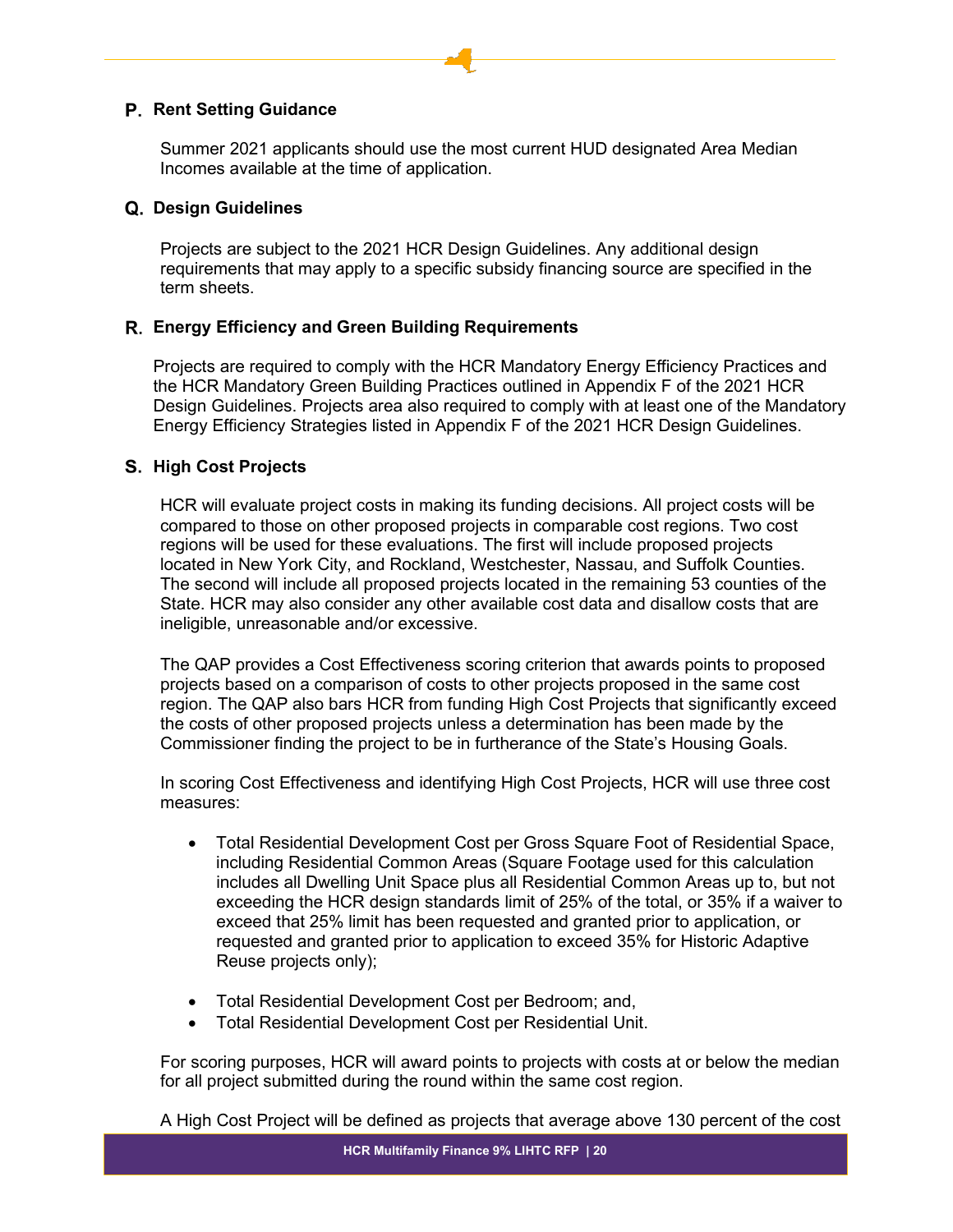region median for the three cost measures listed above. For example, if the costs for Project A are 155 percent of the cost region median for cost per square foot, 132 percent of the cost region median for cost per bedroom, and 120 percent of the cost region median cost per unit, the average (mean) across the three measures would be 135.6 percent. As a result, Project A would exceed the 130 percent threshold and be identified as a High Cost Project and could only be funded if a determination was made by the Commissioner finding the project to be in furtherance of the State's Housing Goals.

No more than 10% of the total annual amount awarded per program will be available to High Cost Projects and will only be awarded if a project is determined by HCR to advance a State Housing Goal.

# <span id="page-20-0"></span>**V. GENERAL PROVISIONS**

HCR reserves the right to award all, a portion of, or none of the program funds based upon funding availability, feasibility of applications received, site suitability, the competitiveness of the applications, the applicant's ability to meet the criteria for funding described in this RFP and additional HCR Multifamily Finance 9% Application Reference Materials, the applicant's ability to advance the State's housing goals, and HCR's assessment of cost reasonableness, as well as other considerations described in this RFP. HCR further reserves the right to review an application requesting project funds as an application for funding under other programs for which the project is statutorily eligible, including 4% LIHTC and tax-exempt bond financing, and to change or disallow aspects of the applications received. HCR may make such changes an express condition of its commitment to fund the project. HCR may also revise this RFP as necessary after issuance.

#### <span id="page-20-1"></span>**Appendix – Regional Development Areas**

HCR Development Directors serve the county in which the proposed project is located.

Darren Scott, Upstate Director of Development East: (518) 795-5016 [darren.scott@nyshcr.org](mailto:darren.scott@nyshcr.org)

Counties Served: Albany, Clinton, Columbia, Dutchess, Essex, Franklin, Fulton, Greene, Hamilton, Herkimer, Jefferson, Lewis, Montgomery, Orange, Oneida, Otsego, Putnam, Rensselaer, Saratoga, Schenectady, Schoharie, St. Lawrence, Sullivan, Ulster, Warren, and Washington.

Leonard Skrill, Upstate Director of Development West: (518) 461-6591 [leonard.skrill@nyshcr.org](mailto:leonard.skrill@nyshcr.org)

Counties Served: Allegany, Broome, Cattaraugus, Cayuga, Chautauqua, Chemung, Chenango, Cortland, Delaware, Erie, Genesee, Livingston, Madison, Monroe, Niagara, Onondaga, Ontario, Orleans, Oswego, Schuyler, Seneca, Steuben, Tioga, Tompkins, Wayne, Wyoming and Yates.

Ayanna Wayner, Downstate Director of Development: (212) 872-0506 [ayanna.wayner@nyshcr.org](mailto:ayanna.wayner@nyshcr.org)

Counties Served: Bronx, Kings, Nassau, New York, Queens, Richmond, Rockland, Suffolk, and Westchester.

**HCR Multifamily Finance 9% LIHTC RFP | 21**